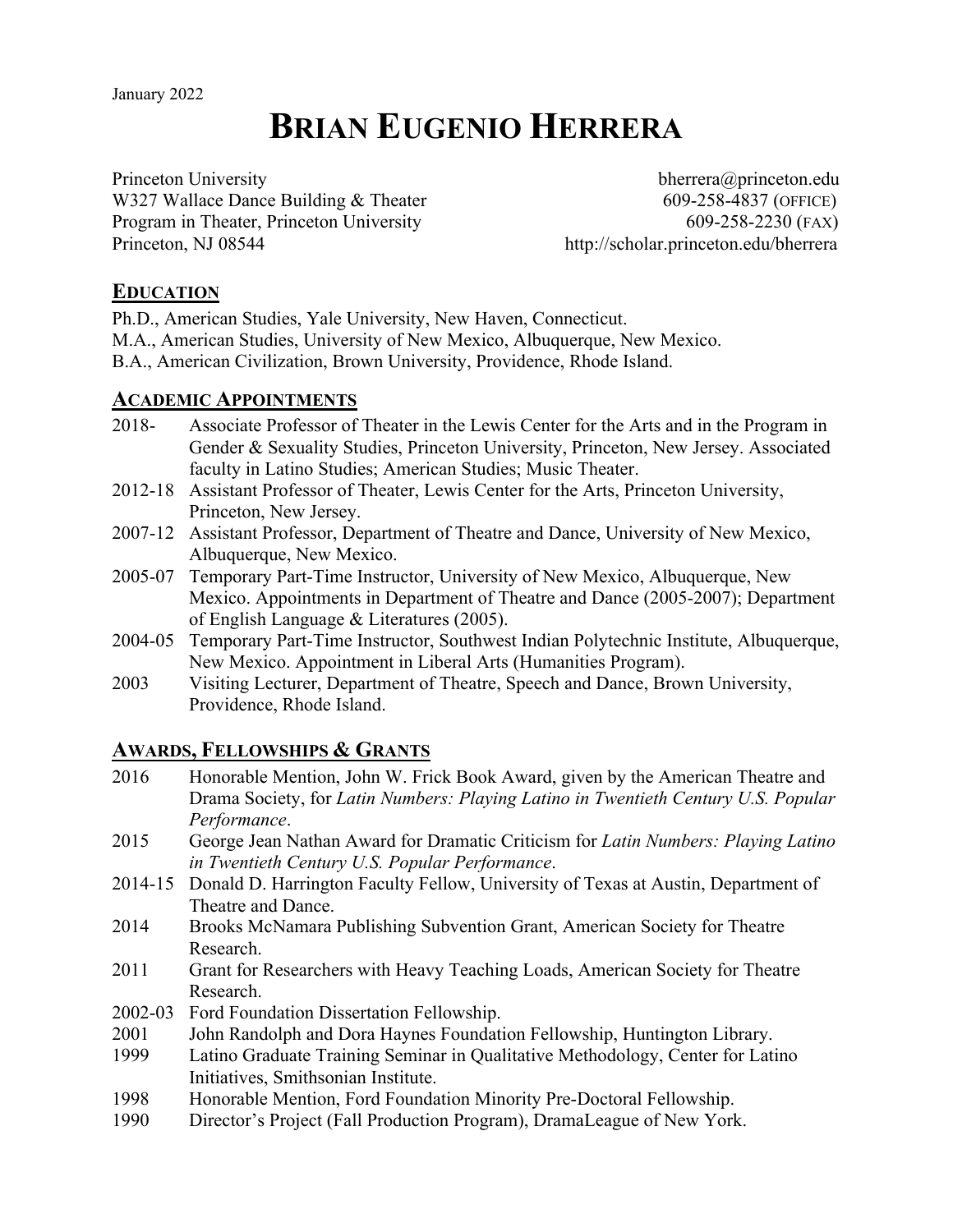# **PUBLICATIONS – BOOKS (REFEREED)**

2015 *Latin Numbers: Playing Latino in Twentieth Century U.S. Popular Performance*. Ann Arbor: University of Michigan Press. Publication Date: 28 June 2015. WINNER: George Jean Nathan Award (see "Awards, Fellowships and Grants") REVIEWED: *Modern Drama*; *Latino Studies*; *Theatre Survey*; *Aztlán*; *Ethnomusicology Forum*; *Theatre Research International*; *Choice*; *Theatre Annual*.

# **PUBLICATIONS – BOOKS (UNREFEREED)**

2015 *The Latina/o Theater Commons 2013 National Convening: A Narrative Report*. Boston: Center for the Theater Commons/HowlRound.com. Date: 12 January 2015.

# **PUBLICATIONS – EDITED VOLUMES (IN PROGRESS)**

IN PROGRESS *María Irene Fornés in Context*. Cambridge, England: Cambridge University Press (UNDER CONTRACT: for submission in June 2023, publication in Spring 2024).

# **PUBLICATIONS – ARTICLES IN REFEREED JOURNALS**

- 2017 "But Do We Have the Actors for That?: Principles of Practice for Staging Latinx Plays in a University Theatre Context." *Theatre Topics* 27.1 (March 2017): 23-35.
- 2016 "Little Steps: The Absurdity of *A Chorus Line*." *Studies in Musical Theatre* 20.1 (March 2016): 115-215.
- 2015 "The Best Actor for the Role, or the Mythos of Casting in American Popular Performance." *The Journal of American Drama and Theatre* 27.2 (April 2015): http://jadtjournal.org/2015/04/24/the-best-actor-for-the-role-or-the-mythos-of-castingin-american-popular-performance/
- 2012 "Compiling *West Side Story*'s Parahistories, 1949–2009." *Theatre Journal* 64.2 (May 2012): 231-247.
- 2010 "I Was a Teenaged Fabulist: The *dark play* of Adolescent Sexuality in U.S. Drama." *Modern Drama* 53.3 (Fall 2010): 332-349.

# **PUBLICATIONS – JOURNAL ARTICLES (UNREFEREED)**

- 2021 "Introduction to the 'Bruce Kirle Panel for Emerging Scholars' at the Association for Theatre in Higher Education, August 2021." *Studies in Musical Theatre* 15:3 (December 21).
- 2021 "In Defense of 'Remote Performance.'" *Prompt: A Journal of Theatre Theory, Practice, and Teaching* 1:2 (Spring 2021): https://sites.psu.edu/promptvol2/
- 2019 "What Makes a Latinx Play." *Aztlán: A Journal of Chicano Studies* 44:1 (Spring 2019): 143-150.
- 2019 "The Dramatist's Call to Action: Realizing the Provocative Prescience of James Baldwin and María Irene Fornés." *Theater* 49.1 (February 2019): 79-95.
- 2018 "The Many Middling Failures of Virginia Calhoun." *Theatre Topics* 28.1 (March 2018): 75-81.
- 2017 "Miranda's Manifesto." *Theater* 47.2 (May 2017): 23-33.
- 2017 "Acadoodling at the 2017 MATC Theatre History Symposium." *Theatre/Practice: The Online Journal of the Practice/Production Symposium of the Mid America Theatre Conference* 6 (2017): http://theatrepractice.us/graphic-notes.html
- 2016 "My Actor Alibi." *Theatre Survey* 57.3 (September 2016): 409-411.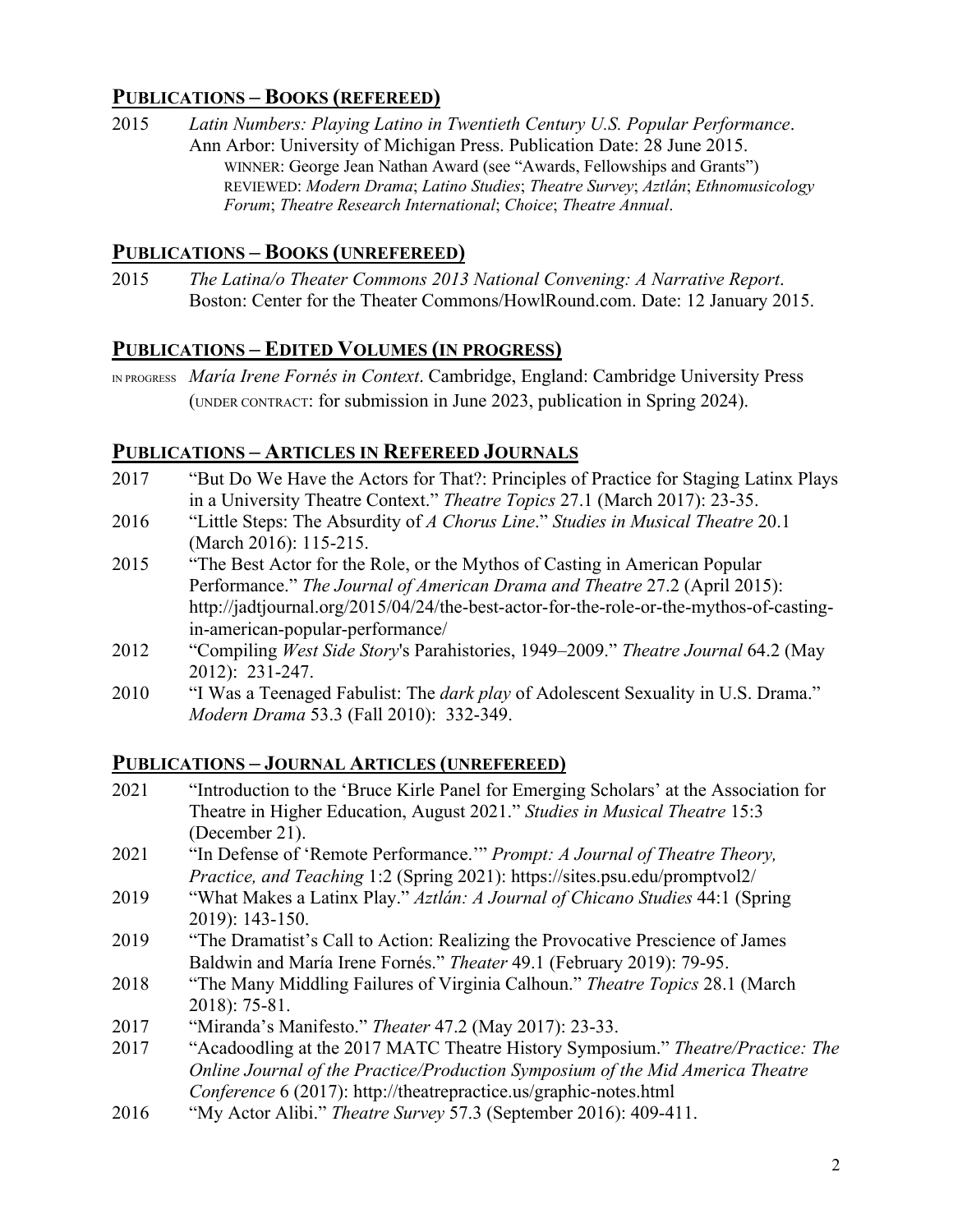- 2016 "Evanescence: Three Tales of the Recent Queer Theatrical Past." *Theatre Topics* 26.1 (March 2016): 47-51.
- 2015 "There Is Power in Casting." *Youth Theatre Journal* 29.2 (October 2015): 146-151.
- 2014 "Billy's World, or Toying with Desire in the Gay 1990s." *TDR: The Drama Review* 58.4 (Winter 2014): 32-45.
- 2009 "How Harvey Milk Recruited Me." *Gay & Lesbian Review* 16.2 (March-April 2009): 24.

# **PUBLICATIONS – INVITED BOOK CHAPTERS & ENTRIES**

- 2019 "Nevertheless, Whiteness Persisted" in *Casting a Movement: The Welcome Table Initiative*, edited by Daniel Banks and Claire Syler (New York: Routledge, 2019): 49- 54.
- 2018 "Looking at *Hamilton* from Inside the Broadway Bubble" in *Historians on Hamilton*: *How a Blockbuster Musical Is Restaging America's Past*, edited by Renee Romano and Claire Potter (New Brunswick: Rutgers University Press, 2018): 222-245.
- 2018 "To Imagine a *Nuevomexicano* Theatre History" in *Theatre and Cartographies of Power: Repositioning the Latina/o Americas*, edited by Jimmy A. Noriega and Analola Santana (Carbondale: Southern Illinois University Press, 2018): 83-96.
- 2017 "Casting, Four Ways," "My Mother's Mother," and "I Watched Soap Operas" in *Imagined Theatres: Writing for a Theoretical Stage*, edited by Daniel Sack (New York: Routledge, 2017): 36-37, 23, 103.
- 2016 "Guest in House as God in House: Hospitality as Principle and Practice for Albuquerque's Tricklock Company" (with Juli Hendren and Elsa Menéndez), in *Audience (R)Evolution: Dispatches from the Field*, edited by Caridad Svich (New York: Theatre Communications Group, 2016): 57-63.
- 2015 "Ethnic Drag" in *Reading Contemporary Performance*, edited by Meileng Cheng and Gabrielle Cody. (New York: Routledge, 2015): 114.
- 2012 "Brian, Age 5" in *Born This Way: Real Stories of Growing Up Gay*, edited by Paul Vitagliano (Philadelphia: Quirk Books, 2012): 48.
- 2009 "Acting with My Hair" in *Hair Pieces*, edited by Cary Tennis (San Francisco: Cary Tennis Books, 2009): 25-29.
- 2006 "First Novel about Coming Out to Parents Is Published" and "Second March on Washington for Lesbian and Gay Rights," *Great Events from History: Gay, Lesbian, Bisexual, Transgender Events, 1846-2006*, edited by Lillian Faderman, Horacio Roque Ramírez, Yolanda Retter, Stuart Timmons & Eric C. Wat (Pasadena, CA: Salem Press, 2006): 285, 469-71.

# **PUBLICATIONS – SELECTED ONLINE WRITING**

2017 "The Circle Then, The Circle Now: The Latinx Theatre Commons at Four Years," *Café Onda* at HowlRound.com, November 12: http://howlround.com/the-circle-thenthe-circle-now-the-latinx-theatre-commons-at-four-years 2015 "Cafecito: Octavio Solis," *Café Onda* at HowlRound.com, September 7: http://howlround.com/cafecito-octavio-solis 2015 "*The Intergalactic Nemesis*: A Transmedia Multiverse Trilogy," HowlRound.com, May 21: http://howlround.com/the-intergalactic-nemesis-a-transmedia-multiversetrilogy-0 2014 "Will 2014 Be the Year of the TV Latina?," *Antenna,* November 6: http://blog.commarts.wisc.edu/2014/11/06/will-2014-be-the-year-of-the-tv-latina/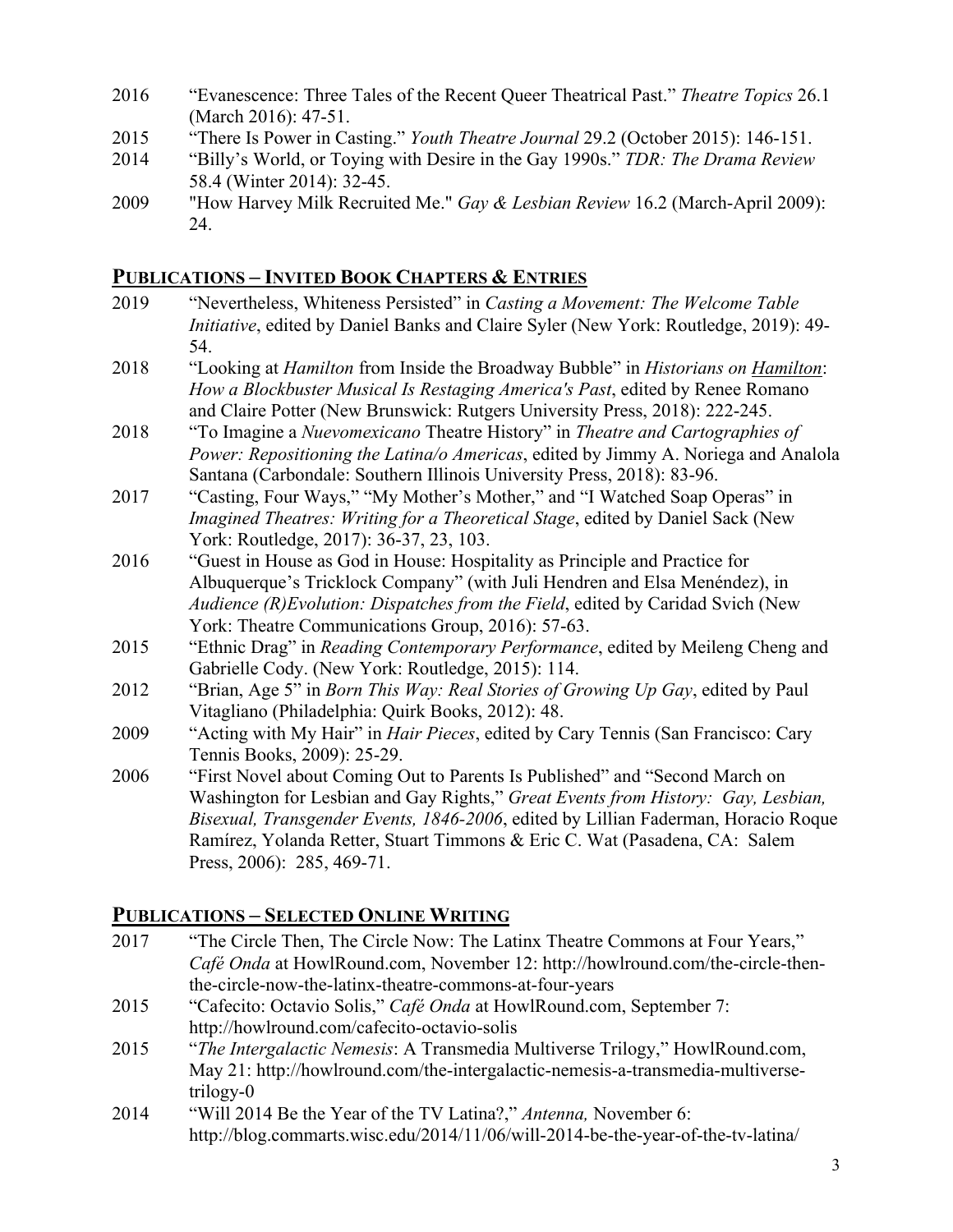- 2014 "Our Digital Present," *Café Onda* at HowlRound.com, October 11: http://howlround.com/our-digital-present
- 2011 Contributing Editor, "*POINTS: The Blog of the Alcohol and Drugs History Society*": https://pointsadhsblog.wordpress.com/author/beherrera/. 4 posts ("*Go Ask Alice* Forty Years Later"; "*There's Something Wrong with Aunt Diane*: What Medicine, Morality and Documentary Can't Explain"; "POINTS Guide to the 83rd Academy Awards"; & "RehabTV?").
- 2010-11 Contributing Reviewer, "*Talkin' Broadway - Regional Reviews (Albuquerque)*": http://www.talkinbroadway.com/regional/past.html#alb. 2011: 5 reviews (*The House of the Spirits; God of Carnage; SoloFest2011; Shakespeare on the Rail; The Last Five Years*). 2010: 5 reviews (*Raised by Humans, Bless Me Ultima, Happy Days, Trust, Auntie Mame).*

# **PUBLICATIONS – BOOK REVIEWS IN REFEREED JOURNALS**

- 2019 *Latinx Theater in the Times of Neoliberalism* by Patricia A. Ybarra. *Modern Drama* 62.4 (Spring 2019): 126-127.
- 2010 *Choreographing the Folk: The Dance Stagings of Zora Neale Hurston* by Anthea Kraut. *Theatre Journal* 62.2 (May 2010): 322-23.
- 2009 *Liveness: Performance in a Mediatized Culture, Second Edition* by Philip Auslander. *Theatre Journal* 61.4 (December 2009): 653-54. Invited.
- 2009 *The Viagra Ad Venture: Masculinity, Media, and the Performance of Sexual Health* by Jay Baglia. *Ecumenica* 2.2 (Fall 2009): 101-103.
- 2009 *Contemporary Latina/o Theater: Wrighting Ethnicity* by Jon D. Rossini. *Comparative Drama* 43.2 (Summer 2009): 276-278. Invited.

# **FACULTY SEMINARS, SYMPOSIA, AND WORKING SESSIONS ORGANIZED**

- 2020 "2020 Equity, Diversity, Inclusion and Intimacy Initiative" (co-convener), Theatrical Intimacy Education and Lewis Center for the Arts, Princeton University, March. *CANCELLED DUE TO COVID-19*.
- 2018 "2018 Latinx Theater Commons María Irene Fornés Institute Symposium" (lead organizer), Latinx Theatre Commons and Lewis Center for the Arts, Princeton University, April.
- 2017 "American Studies in Performance," Exploratory Seminar co-convened with Stephanie Batiste and Robin Bernstein, Radcliffe Institute for Advanced Study, July.
- 2016 "Ground on Which We Stand: Diversity and Opportunity in American Theater, Twenty Years after August Wilson's Foundational Speech," Planning Committee, McCarter Theatre and Lewis Center for the Arts, Princeton University, April.
- 2011 "Latina/o Literary Imagination," New Mexico Planning Committee (co-chair), coorganizer with Holly Barnet-Sanchez and Tey Diana Rebolledo of Albuquerque programming for two-city conference designed to foster community among Latina/o literary artists in consortium with the National Hispanic Cultural Center, Albuquerque, New Mexico and the Rutgers Center for Latino Arts & Culture, New Brunswick, New Jersey.
- 2011 "Televisuality and Embodiment," Working Session co-convened with Nick Salvato, American Society for Theatre Research, Seattle, November.
- 2010 "Racial Casting: Enacting Race across Media," Convener, Conference Committee Seminar, Association for Theatre in Higher Education, Los Angeles, August.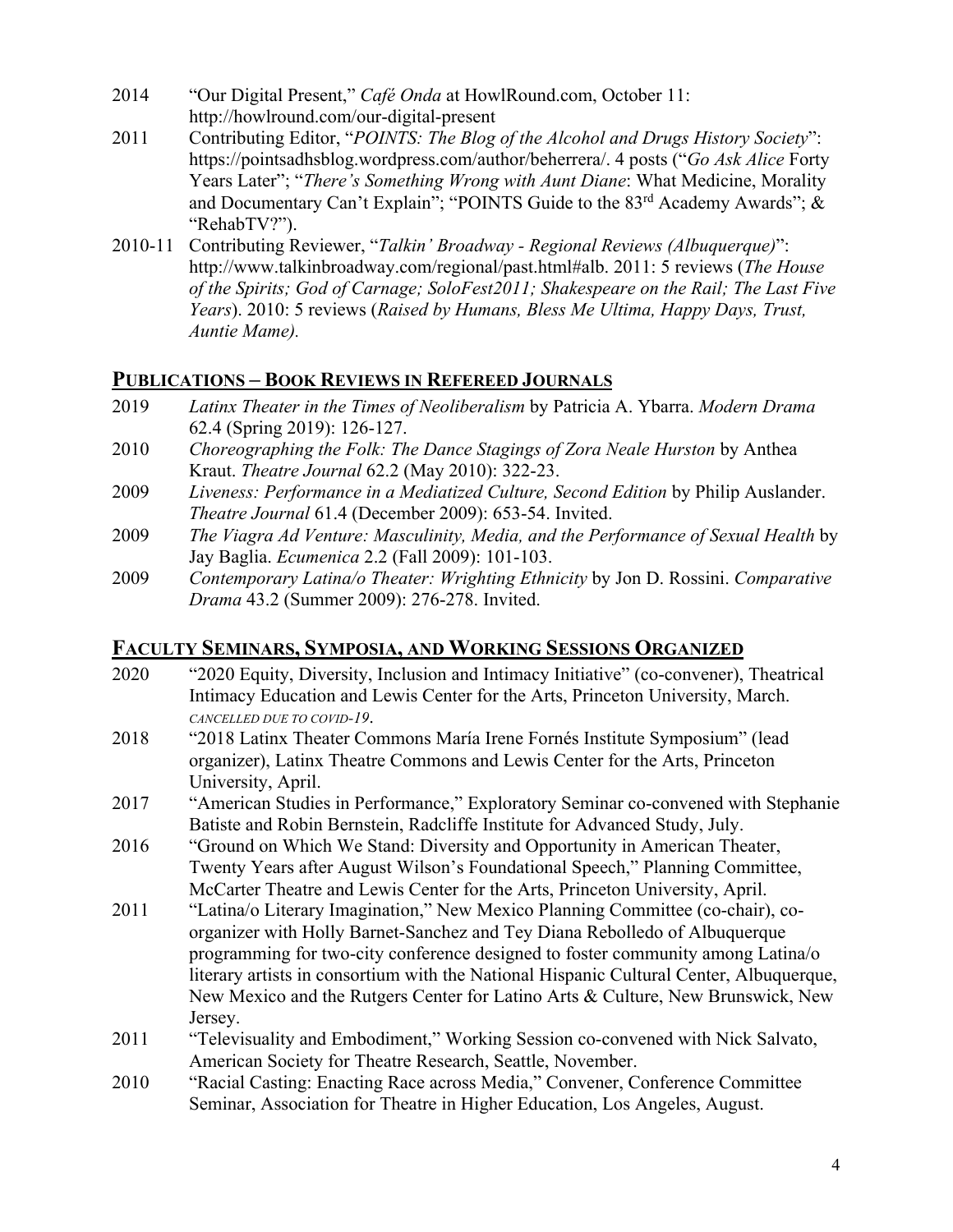2009 "Digital Destinations" Working Session co-organized with Nick Salvato, American Society for Theatre Research, San Juan, PR, November.

### **INVITED PRESENTATIONS – INTERACTIVE LECTURE-PERFORMANCES**

| "US Latinx Theatre & Performance in the Time of COVID-19"<br>Center for Latin American Studies & the School of Music, University of Utah (March 2021);<br>Association of Latino Princeton Alumni, Lewis Center for the Arts (October 2020).                                                                                                                                                                                                                                                                                                                                                                                                                                                                                                                                                                                                                                                                                                                                                                                                                                                                                                                                                                                                                                                                                                                                                                        |  |
|--------------------------------------------------------------------------------------------------------------------------------------------------------------------------------------------------------------------------------------------------------------------------------------------------------------------------------------------------------------------------------------------------------------------------------------------------------------------------------------------------------------------------------------------------------------------------------------------------------------------------------------------------------------------------------------------------------------------------------------------------------------------------------------------------------------------------------------------------------------------------------------------------------------------------------------------------------------------------------------------------------------------------------------------------------------------------------------------------------------------------------------------------------------------------------------------------------------------------------------------------------------------------------------------------------------------------------------------------------------------------------------------------------------------|--|
| "Responsive Pedagogy in the Expressive Arts."<br>Department of Theatre, Colgate University (February 2022); American Theatre & Drama Studies,<br>Anti-Racism Workshop Series (January 2020); Center for Engaged Pedagogy, Barnard College<br>(December 2019).                                                                                                                                                                                                                                                                                                                                                                                                                                                                                                                                                                                                                                                                                                                                                                                                                                                                                                                                                                                                                                                                                                                                                      |  |
| "A Conversation about Theatrical Consent."<br>Program in Theater, Lewis Center for the Arts, Princeton University (September 2018).                                                                                                                                                                                                                                                                                                                                                                                                                                                                                                                                                                                                                                                                                                                                                                                                                                                                                                                                                                                                                                                                                                                                                                                                                                                                                |  |
| "Casting Beyond the Binary."<br>Performing Gender/Identity Symposium, Queens College, Queens NY (May).                                                                                                                                                                                                                                                                                                                                                                                                                                                                                                                                                                                                                                                                                                                                                                                                                                                                                                                                                                                                                                                                                                                                                                                                                                                                                                             |  |
| "The Incoherent Tradition of Non-Traditional Casting."<br>Face Symposium, School of Theatre, Dance and Performance Studies, University of<br>Maryland, College Park MD (March 2017); Theatre/Performance & Race/Ethnicity Colloquia,<br>Harvard University, Cambridge MA (January 2017).                                                                                                                                                                                                                                                                                                                                                                                                                                                                                                                                                                                                                                                                                                                                                                                                                                                                                                                                                                                                                                                                                                                           |  |
| "The Presence (and Absence) of Latinxs in US Popular Entertainment."<br>UCLA Chicano Research Center, University of California at Los Angeles, Los Angeles CA<br>(February 2017); Hispanic Heritage Month Keynote Speaker, Case Western Reserve University,<br>Cleveland OH (October 2016).                                                                                                                                                                                                                                                                                                                                                                                                                                                                                                                                                                                                                                                                                                                                                                                                                                                                                                                                                                                                                                                                                                                        |  |
| "A Conversation about the History of Casting."                                                                                                                                                                                                                                                                                                                                                                                                                                                                                                                                                                                                                                                                                                                                                                                                                                                                                                                                                                                                                                                                                                                                                                                                                                                                                                                                                                     |  |
| Department of Theatre, Colgate University (February 2022); Acting MFA Program, University of<br>California at San Diego, La Jolla (October 2019); Cross Cultural Center, University of California<br>at San Diego, La Jolla (October 2019); Casting Society of America, New York, NY (June 2019);<br>Sin Muros: A Latina/o Theatre Festival, Houston TX (February 2019, 2018); Department of<br>Theatre, Williams College, Williamstown MA (October 2018); Theatre and Dance Department,<br>Bowdoin College, Brunswick ME (October 2018); Lewis Center for the Arts, Princeton University<br>(September 2018); Harvard-Radcliffe Dramatic Coalition, Harvard University, Cambridge<br>(January 2017); Department of English, Amherst College, Amherst (January 2017); Department of<br>Theatre & Dance, University of New Mexico, Albuquerque (December 2016); Theatre<br>Department, Reed College, Portland (September 2016); Association for Theatre in Higher<br>Education Annual Meeting, Chicago (August 2016); Culture Power Difference Speaker Series,<br>Santa Clara University, Santa Clara CA (May 2016); Yale School of Drama, New Haven, CT<br>(April 2016); Mathey College Lunch Talk, Princeton NJ (October 2015); Acting and Directing<br>Focus Group Pre-Conference/ATHE (July 2015); Alpha Psi Omega, Mu Chapter, Department of<br>Theatre and Dance, University of Texas at Austin (April 2015). |  |
|                                                                                                                                                                                                                                                                                                                                                                                                                                                                                                                                                                                                                                                                                                                                                                                                                                                                                                                                                                                                                                                                                                                                                                                                                                                                                                                                                                                                                    |  |

# **INVITED PRESENTATIONS – TALKS**

- 2018 "The Dramatist's Call to Action: Realizing the Provocative Prescience of James Baldwin and María Irene Fornés," James Baldwin Lecture, Department of African American Studies, Princeton University, Princeton NJ, April.
- 2017 "Was Virginia Calhoun's Problem Misogyny or Madness: A Methodological Rumination," Gender, Sexuality, Queer and Trans Studies Write Back Symposium, Humboldt University, Berlin DE, June.
- 2016 "All Ethnicities? On the Paradoxical Practices and Privileged Pleasures of Casting in Contemporary US Television," #Intersectional TV: Mediating Race, Gender & Sexuality, Middlebury College, Middlebury VT, May.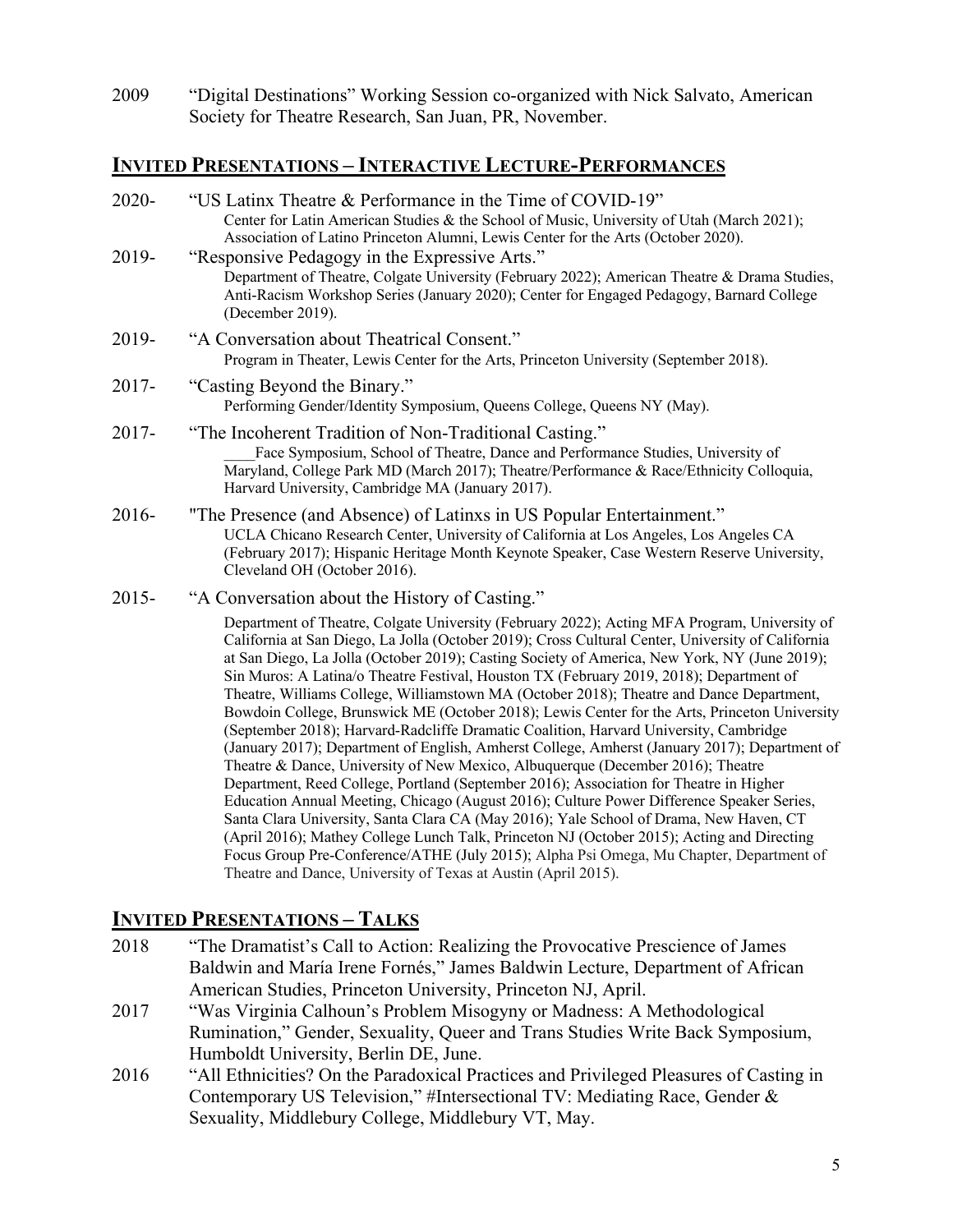- 2016 "Bad Auditions: Reality TV's Spectacular Precarity," Interdisciplinary Performance Studies at Yale Working Group, New Haven CT, March.
- 2015 "The Story of *Latin Numbers*," Interdisciplinary PhD Theatre and Drama Program, Northwestern University, Evanston IL, October.
- 2014 "*Latin Numbers* A Conceptual Overview," Department of American Studies & Ethnicity Sympoisum, University of Southern California, October.
- 2014 "The Peculiar History of Latina/o Casting in US Popular Performance," "Storywork as Premise and as Practice," & "Closing Remarks," Latin@ Performance Symposium, University of Texas at Austin, April.
- 2014 "*Paciencia y Fe*: Casting *In the Heights*." "Public Praxis: Performing Race History" Symposium, University of Pittsburgh, April.
- 2014 "Closing Remarks," 26th Annual Tomás Rivera Conference, University of California at Riverside, February.
- 2013 "In Our Own Voices: Scripting a 21<sup>st</sup> Century Latino Narrative." Keynote, National Association of Latino Arts & Cultures' Regional Workshop, Teatro Pregones, Bronx, NY, September.
- 2013 "Betterments, or Querying the Autobiographical Child," Worlds of Wonder: The Queerness of Childhood, Williams College, Williamstown MA, May.
- 2012 "What Happens AFTER a Latin Explosion?" Keynote, National Association of Latino Arts & Cultures' Regional Workshop, National Hispanic Cultural Center, Albuquerque, June.
- 2012 "Toward a History of Casting." Department of Theatre and Media Arts, Brigham Young University, March.

# **INVITED SCHOLARLY PANELS AND PRESENTATIONS –** *REMOTE*

- 2021 "The Tawdry, Terrifying, but Totally True History of the Casting Couch," The Mr. and Mrs. Raymond J. Horowitz Foundation Seminar in New York and American Material Culture, Bard Graduate Center, February.
- 2020 "The Theater of Electoral Politics: Seven Keywords" (Panelist: CENTRAL CASTING), University of Chicago Graduate Workshop on Theater and Performance Studies, October.
- 2020 "Gender Crossings in American Musical Theatre," The Telephone Hour: A Quarantine Colloquium, Music Theatre/Dance Focus Group, Association of Theatre in Higher Education, May.

# **CONFERENCE PRESENTATIONS**

# *PLENARY PRESENTATIONS:*

- 2019 "Performing, Teaching, and Working through the Transitions" (Plenary Panelist), Association for Theatre in Higher Education, Orlando, August.
- 2018 "The Tawdry, Terrifying but Totally True History of the Casting Couch," American Society for Theatre Research, San Diego, November. [*CONFERENCE CANCELLED*]
- 2015 "The Problem of Virginia Calhoun, or Staking Some Middle Ground for the Middlebrow," American Society for Theatre Research, Portland, November.
- 2011 "Toward a History of Casting," American Society for Theatre Research, Montreal, November.

*PAPER PRESENTATIONS:*

2018 "Recasting the Burden of Representation," Association for Theatre in Higher Education, Boston, August.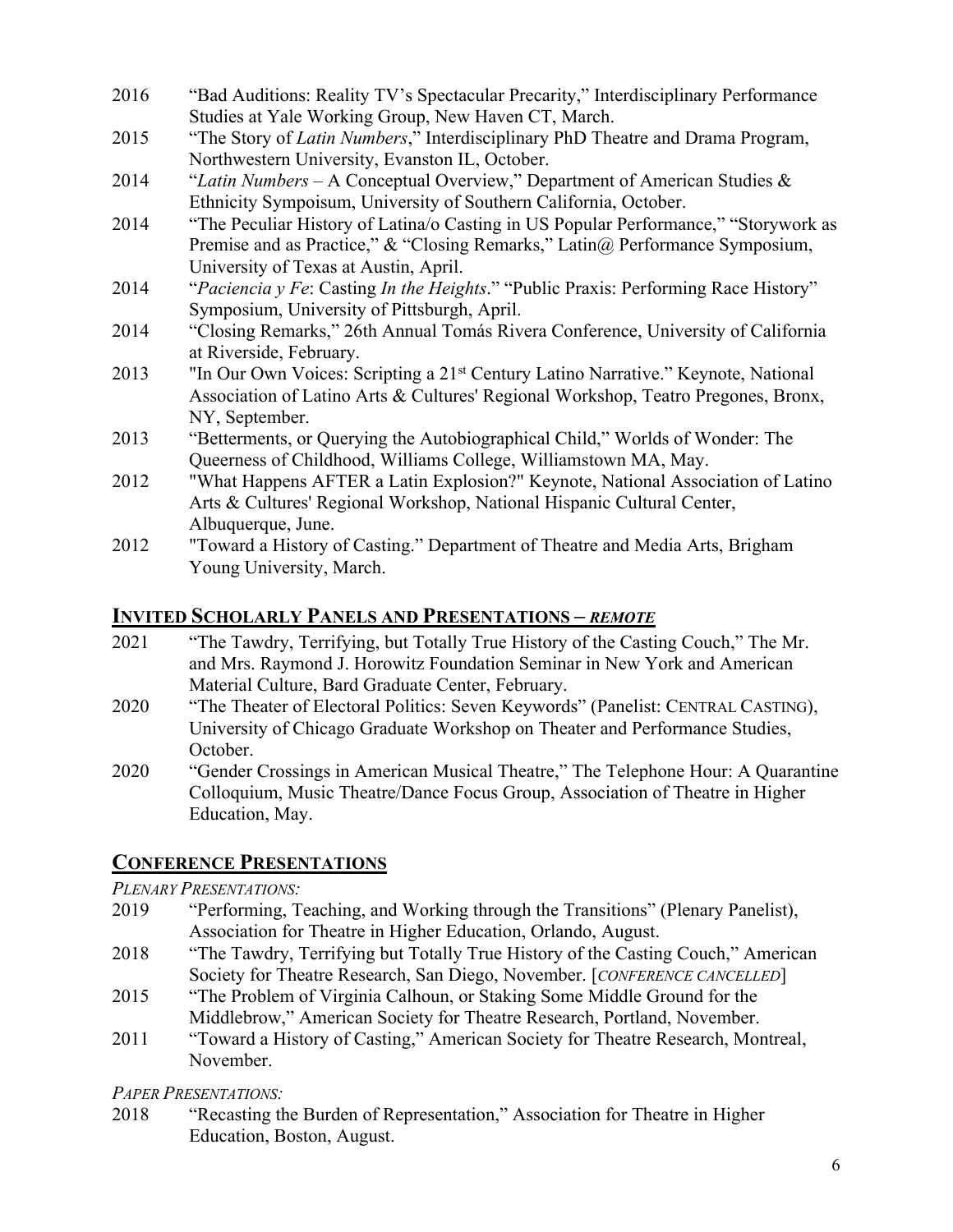| 2018 | "A Doodle a Day Keeps Despair (Mostly) at Bay: Reflections on Maintaining a<br>Virtual Vigil through the #ImWithUs dicho Project," Association for Theatre in |
|------|---------------------------------------------------------------------------------------------------------------------------------------------------------------|
|      | Higher Education, Boston, August.                                                                                                                             |
| 2018 | "Latinx Presence/Absence on Broadway in the Post-Hamilton Era," Latinx Studies                                                                                |
|      | Association, Washington DC, July.                                                                                                                             |
| 2016 | "Miranda's Manifesto," Association for Theatre in Higher Education, Chicago,                                                                                  |
|      | August.                                                                                                                                                       |
|      |                                                                                                                                                               |
| 2016 | "Spectacular Precarity: The Audition Scenario in Reality TV," Association for Theatre                                                                         |
|      | in Higher Education, Chicago, August.                                                                                                                         |
| 2016 | "Casting the Native Play," Association for Theatre in Higher Education, Chicago,                                                                              |
|      | August.                                                                                                                                                       |
| 2016 | "Miranda's Manifesto: Teasing the Limits of Casting in the Post-Hamilton Era,"                                                                                |
|      | Crossings: An Interdisciplinary Performance at Yale Conference, New Haven CT:                                                                                 |
|      | April.                                                                                                                                                        |
| 2016 | "Casting Call for Civil Rights: The 1959 Actors' Equity 'Integration Showcase',"                                                                              |
|      | Organization of American Historians, Providence, April.                                                                                                       |
| 2016 | "My Actor Alibi, or How Juano Hernandez Taught Me to Defy Discipline," Society                                                                                |
|      | for Cinema and Media Studies, Atlanta, March.                                                                                                                 |
| 2015 | "Bad Auditions," American Studies Association, Toronto, October.                                                                                              |
| 2014 | "Ask Me Anything" & convener of "PerformASTR'14" Working Session, American                                                                                    |
|      | Society for Theatre Research, Baltimore, November.                                                                                                            |
| 2014 | "Reality TV's Spectacular Precarity," American Studies Association, Los Angeles,                                                                              |
|      | November.                                                                                                                                                     |
| 2014 | "The Many Middling Failures of Virginia Calhoun," American Comparative Literature                                                                             |
|      | Association, New York City, March.                                                                                                                            |
| 2013 | "Casting: A History (A Précis)," American Society for Theatre Research, Dallas,                                                                               |
|      | November.                                                                                                                                                     |
| 2013 | "Executing the Stereotype in Latina/o Drama," Haciendo Caminos: 1st Biennial U.S.                                                                             |
|      | Latina/o Literary Theory and Criticism Conference, New York City, March.                                                                                      |
| 2012 | "Timeless, or Why I Think A Chorus Line Is Absurd," American Society for Theatre                                                                              |
|      | Research, Nashville, November.                                                                                                                                |
| 2012 | "Autoethnography and the Audible Voice, or the Queer Hazards of Re/Sounding My                                                                                |
|      | Phone Sex Years," Re/Soundingly Queer Conference, Cornell University, March.                                                                                  |
| 2010 | "Corporeality TV,"American Society for Theatre Research, Seattle, November.                                                                                   |
| 2010 | "Racial Casting and the Rhetorics of Civil Rights" (in absentia), American Studies                                                                            |
|      | Association, San Antonio, November.                                                                                                                           |
| 2010 | "Imagine Their Surprise: The Enduring Influence of Lesbian Feminism within Gay                                                                                |
|      | Male Cultural Politics in the 1980s and 1990s." Lesbian Lives in the 1970s                                                                                    |
|      | Conference, Center for Lesbian and Gay Studies/CUNY, New York, October.                                                                                       |
| 2010 | "The Rhetorics of Racial Casting," Association for Theatre in Higher Education, Los                                                                           |
|      | Angeles, August.                                                                                                                                              |
| 2010 | "Stealth Latinos," Performance Studies Focus Group Pre-Conference, Association for                                                                            |
|      | Theatre in Higher Education, Los Angeles, August.                                                                                                             |
| 2009 | "The Theatrics of Television's Digital Transition,"American Society for Theatre                                                                               |
|      | Research, San Juan, PR, November.                                                                                                                             |
| 2009 | "Notes on West Side Story - 2009," Association for Theatre in Higher Education, New                                                                           |
|      | York, August.                                                                                                                                                 |
| 2009 | "Allegations of (In)Authenticity: Compiling West Side Story's Para-Histories,"                                                                                |
|      | Association for Theatre in Higher Education, New York, August.                                                                                                |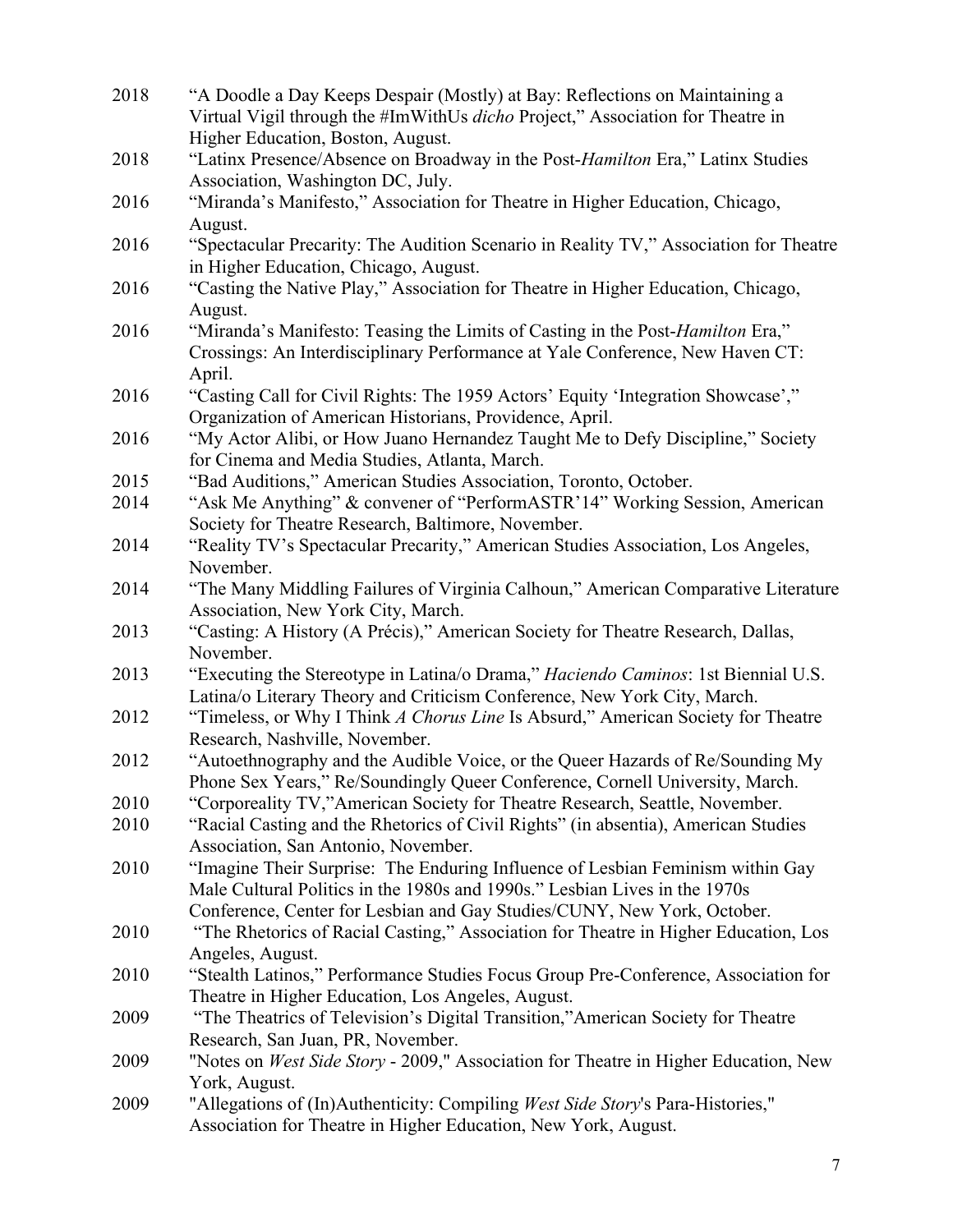| 2009 | "Dark Play: The Intimate Racial Drama of Queer Masculinity," Comparative Drama        |
|------|---------------------------------------------------------------------------------------|
|      | Conference, Los Angeles, March.                                                       |
| 2008 | "Casting, Latinos and Oscar: Evincing a Racial History of the Academy Awards,"        |
|      | American Society for Theatre Research, Boston, November.                              |
| 2008 | "The Double Consciousness Dramas of Dolores Prida and Carlos Morton,"                 |
|      | Comparative Drama Conference, Los Angeles, March.                                     |
| 2008 | "Translating Raquel," Society for Cinema and Media Studies Annual Meeting,            |
|      | Philadelphia, March.                                                                  |
| 2007 | "My Name Is James Frey and I'm uh": Truth, Lies and Performative                      |
|      | American Society of Theatre Research, Phoenix, November.<br>Autobiography,"           |
| 2007 | "Performative Autobiography and Transnational Sobriety in Ignacio Solares' Delerium   |
|      | Tremens," American Studies Association, Philadelphia, October.                        |
| 2007 | "Metaphysical Realism: Performing Addiction in Latina/o Drama," Comparative           |
|      | Drama Conference, Los Angeles, March.                                                 |
| 2006 | "Not About Stereotypes," American Society of Theatre Research, Chicago, November.     |
| 2006 | "From Desi to Fidel: The Cuban Romance Sours," American Studies Association,          |
|      | Oakland, October.                                                                     |
| 2006 | "Stealth Latinos, or When Did Raquel Welch Become Hispanic," Association of           |
|      | Theatre in Higher Education, Chicago, August.                                         |
| 2005 | "How The Sharks Became Puerto Rican: Racializing West Side Story,"                    |
|      | Southwest/Texas Popular Culture & American Culture Associations Annual Meeting,       |
|      | Albuquerque, February.                                                                |
| 2004 | "War! The Musical?: Wartime, Entertainments, and the Legacies of WWII's All-          |
|      | Soldier Musical Revues," American Society for Theatre Research, Las Vegas,            |
|      | November.                                                                             |
| 2004 | "Becoming a Proper California Lady: Performances of Identity in Mission California,   |
|      | 1900-1930," American Folklore Society, Salt Lake City, October.                       |
| 2004 | "But What About Ricky?: The Perils of Maturity, Masculinity and Sexuality for the     |
|      | Post-Adolescent Child Star," Regarding Michael Jackson Conference, Larry Kramer       |
|      | Initiative-Yale University, New Haven, September.                                     |
| 2003 | "Latina/o Surrogations of the 'Arabian' in 1920s Stage and Screen Performance,"       |
|      | American Studies Association, Hartford, October.                                      |
| 2001 | "Tropical Travelogues: The Good Neighbor Policy on Stage and Screen, 1933-1947."      |
|      | American Studies Association, Washington D.C., November.                              |
| 2001 | "The Romance of Ramona: A Performance Genealogy." Past Performances                   |
|      | Conference, Wesleyan Humanities Center, Wesleyan University, April.                   |
| 2000 | "The First 'Miss California': Ramona Pageants and the Romance of the American         |
|      | Southwest." Modern Language Association, Washington D.C., December.                   |
| 2000 | "How the Sharks Became Puerto Rican: Bringing West Side Story to the Stage."          |
|      | American Society for Theatre Research, New York, November.                            |
| 1998 | "Carlos Comes Out!" Pornography, Colonialism and the (Homo) Erotics of Latino         |
|      | Masculinity." National Association of Chicana/o Studies, Mexico City, June.           |
| 1997 | "Uncommissioned Designs: Spectatorial Innovation as Displayed in Campus               |
|      | Reaction/s to Luís Jimenez's Fiesa/Jarabé." Rocky Mountain American Studies           |
|      | Association, Albuquerque, April.                                                      |
| 1997 | "Monstrous Musical Conjurations: The Incantatory Logic of Vocal Androgyny."           |
|      | Feminist Theory and Music 4 Conference, Charlottesville, June.                        |
| 1997 | "Fugitive Voices: The Visual Politics of Aural Sex." Popular Culture Association, San |
|      | Antonio, March.                                                                       |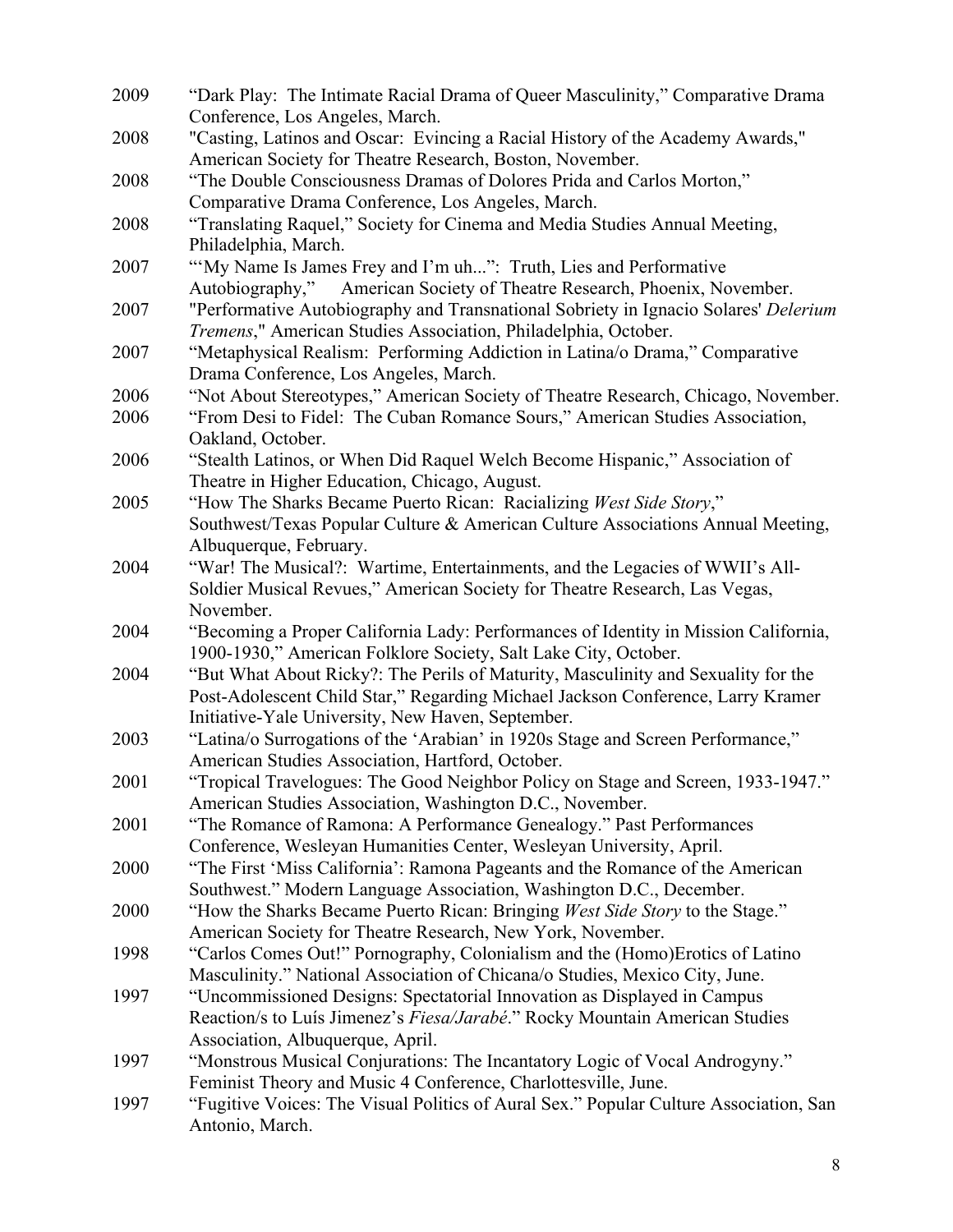### *ROUNDTABLES:*

| 2021 | "The Music and Dance Theatre of María Irene Fornés" (Convener/Moderator),                                                                                         |
|------|-------------------------------------------------------------------------------------------------------------------------------------------------------------------|
|      | Association for Theatre in Higher Education, August • REMOTE.                                                                                                     |
| 2021 | "Re: Visiting the AIDS Epidemic in Light of the Recent Pandemic" (Panelist),                                                                                      |
|      | Association for Theatre in Higher Education, August • REMOTE.                                                                                                     |
| 2018 | "Revolutions and Revelations in the Current Season: A Roundtable about Noteworthy<br>Happenings in Musical Theatre" (Panelist), Association for Theatre in Higher |
|      | Education, Boston, August.                                                                                                                                        |
|      |                                                                                                                                                                   |
| 2017 | "Who Tells Your Story? The Public Pedagogy of <i>Hamilton: An American Musical</i> "<br>(Panelist), American Studies Association, Chicago, November.              |
| 2016 | "Pushing Buttons, Pushing Boundaries: Contemporary Latina/o Theatre and                                                                                           |
|      | Performance Scholarship Methods and Practices" (Panelist), Latina/o Studies                                                                                       |
|      | Conference 2016, Pasadena, July.                                                                                                                                  |
| 2015 | "Aesthetics of Alma, Performance of Corazón: Envisioning the Progression of                                                                                       |
|      | Latina/o Theatre" (Panelist), Latina/o Play Project, Oregon Shakespeare Festival,                                                                                 |
|      | Ashland OR, September.                                                                                                                                            |
| 2015 | "Queer Futures: The Then and There of LGBTQ Theatre Scholarship" (Panelist),                                                                                      |
|      | Association for Theatre in Higher Education, Montreal, July/August.                                                                                               |
| 2015 | "Teaching GLBTQ Theatre/Film History" (Panelist), Association for Theatre in                                                                                      |
|      | Higher Education, Montreal, July/August.                                                                                                                          |
| 2015 | Theatre Without Borders/Revolutions Symposium, "Telling New Mexico" (Panelist)                                                                                    |
|      | "Closing" (Facilitator), Tricklock Theatre Company, Albuquerque, January.                                                                                         |
| 2014 | "Reflecting on the 2013 Latina/o Theater Commons Convening: A Longtable                                                                                           |
|      | Conversation" (Panelist, Session Organizer), Latina/o Studies Conference, Chicago,                                                                                |
|      | July.                                                                                                                                                             |
| 2013 | "Art, Agency, Gift and Capitalism" (Panelist), NoPassport 2013 Conference, New                                                                                    |
|      | York City, March.                                                                                                                                                 |
| 2012 | "West Side Story: A Roundtable Discussion" (Panelist), American Studies Association,                                                                              |
|      | San Juan, November.                                                                                                                                               |
| 2012 | "Capital Flows: A Conversation about Arts Funding Policy with Paul Bonin-                                                                                         |
|      | Rodriguez" (Panelist & Session Organizer), NoPassport Conference, Arizona State                                                                                   |
|      | University, April.                                                                                                                                                |
| 2011 | "Facilitating Creative Work" (Panelist), Latino Focus Group Pre-Conference Working                                                                                |
|      | Session, Association for Theatre in Higher Education, Chicago, August.                                                                                            |
| 2011 | "Dramatic Writing Plática" & "Literature for Children and Young Readers" (Chair &                                                                                 |
|      | Session Organizer), Latino Literary Imagination Conference, University of New                                                                                     |
|      | Mexico, April.                                                                                                                                                    |
| 2011 | "Performance and Politics: A Long Table Discussion with Guillermo Gomez Peña"                                                                                     |
|      | (Panelist), Latino Literary Imagination Conference, Rutgers University, April.                                                                                    |
| 2009 | "Teaching Latino & Latin American Drama" (Panelist), Latino Focus Group Post-                                                                                     |
|      | Conference Round-Table, Association for Theatre in Higher Education, New York                                                                                     |
|      | City, August.                                                                                                                                                     |
| 2008 | "Hemispheric? Transnational? Diasporic?: Negotiating the Spaces of Latina/o                                                                                       |
|      | American Theater – A Roundtable Discussion" (Panelist), Association for Theatre in                                                                                |
|      | Higher Education, New York City, August.                                                                                                                          |
|      |                                                                                                                                                                   |

# *OTHER CONFERENCE PRESENTATIONS:*<br>2021 *Werformance Literacy' an*

"'Performance Literacy' and Public Writing" Working Session (Co-Convener), American Society for Theatre Research, San Diego, October.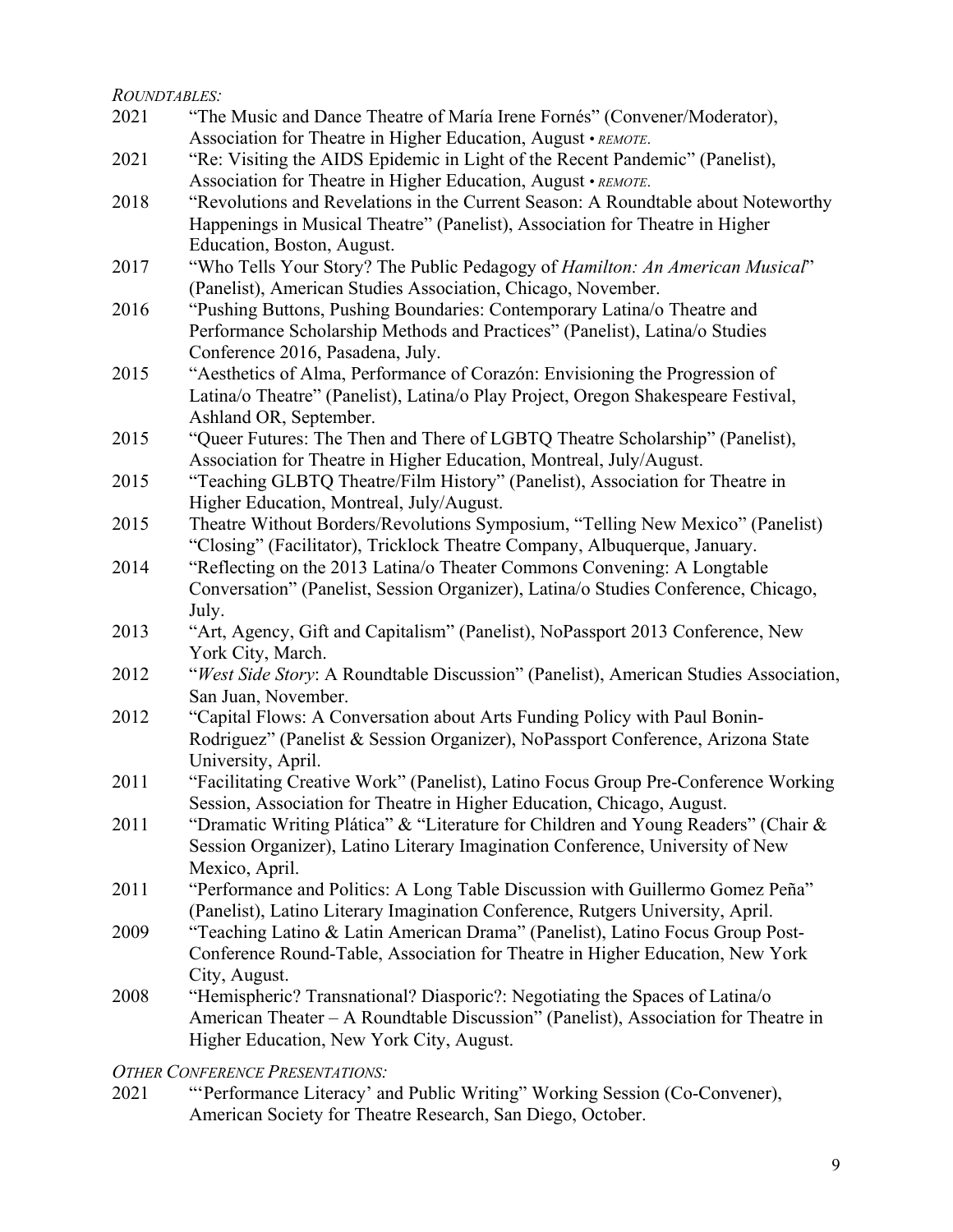| 2021    | "Together Apart - Panel Discussion" (Moderator/Panelist), Educational Theatre         |
|---------|---------------------------------------------------------------------------------------|
|         | Association Conference, September • REMOTE.                                           |
| 2021    | "The Bruce Kirle Memorial Debut Panel in Music Theatre/Dance" (Invited                |
|         | Respondent), Association for Theatre in Higher Education, August • REMOTE.            |
| 2019    | "Waterwell's The Courtroom: An ASTR Community Read-along Performance"                 |
|         | (Director/Producer), American Society for Theatre Research, Arlington, November.      |
| 2019    | "Performing, Teaching, and Working through the Transitions: Casting Practices"        |
|         | (Plenary Workshop Facilitator), Association for Theatre in Higher Education, Orlando, |
|         | August.                                                                               |
| 2018    | "On Art & Equity: A Public Conversation" (Panelist), Association for Theatre in       |
|         | Higher Education, Boston, August.                                                     |
| 2016    | "The Dissertation Is Not the Book? The Work of Revision" (Panelist), Association for  |
|         | Theatre in Higher Education, Chicago, August.                                         |
| 2016    | "Spotlight on New Works: A Discussion of Newly Published Works in the Fields of       |
|         | American Theatre, African-American Theatre, and Latina/o Theatre" (Panelist),         |
|         | Association for Theatre in Higher Education, Chicago, August.                         |
| 2015    | "Surviving the Dissertation" (Panelist), American Society for Theatre Research:       |
|         | Portland 2015.                                                                        |
| 2015    | "Lone Wolf / Working Between Disciplines" (Panelist), American Society for Theatre    |
|         | Research: Portland 2015.                                                              |
| 2015    | "How to Publish a Book with an Academic Press" (Panelist), Association for Theatre    |
|         |                                                                                       |
|         | in Higher Education, Montreal, July/August.                                           |
| 2015    | "Remembering the Pedagogical Imperatives in Casting" (Discussant), Association for    |
|         | Theatre in Higher Education, Montreal, July/August.                                   |
| 2011-13 | "Under Pressure: Claiming Success and Sanity in your Pre-tenure Years" (Panelist),    |
|         | American Society for Theatre Research: Dallas 2013; Nashville 2012; Montreal, 2011.   |
| 2012    | "Sparking Social Change through Intradisciplinary Dialogue: Foucauldian Approaches    |
|         | in Contemporary Communication Studies" (Discussant), Western States                   |
|         | Communication Association, Albuquerque, February.                                     |
| 2000    | American Denos? (Discussent) American Studies Association Allenoneum<br>$MD = 2$      |

2008 "Race in American Dance" (Discussant), American Studies Association, Albuquerque, October.

# **PERFORMANCES – STORYWORK**

*LONG FORM:*

2013- *TouchTones* – Writer/Performer

- 2017 Festival of the Arts (Workshop Presentation), Princeton, October.
- 2016 TLab (Workshop Presentation), Albuquerque, December.
- 2013 PerformASTR(Workshop Presentation), Dallas, November.

### 2013- *Boy Like That* – Writer/Performer – Premiere. The Outpost Performance Space, Albuquerque; October.

2010- *I Was the Voice of Democracy* – Writer/Performer – Premiere. The Filling Station, Albuquerque, July 2010.

### **SUBSEQUENT INVITED PUBLIC PRESENTATIONS OF** *I Was the Voice of Democracy*

- 2019 Princeton Public Library, Princeton; Program in Theater, Lewis Center for the Arts, Princeton University, Princeton, September.
- 2013 Lewis Center for the Arts, Princeton University, Princeton, September; American University-Beirut, Lebanon, January; NYU-Abu Dhabi, United Arab Emirates, January.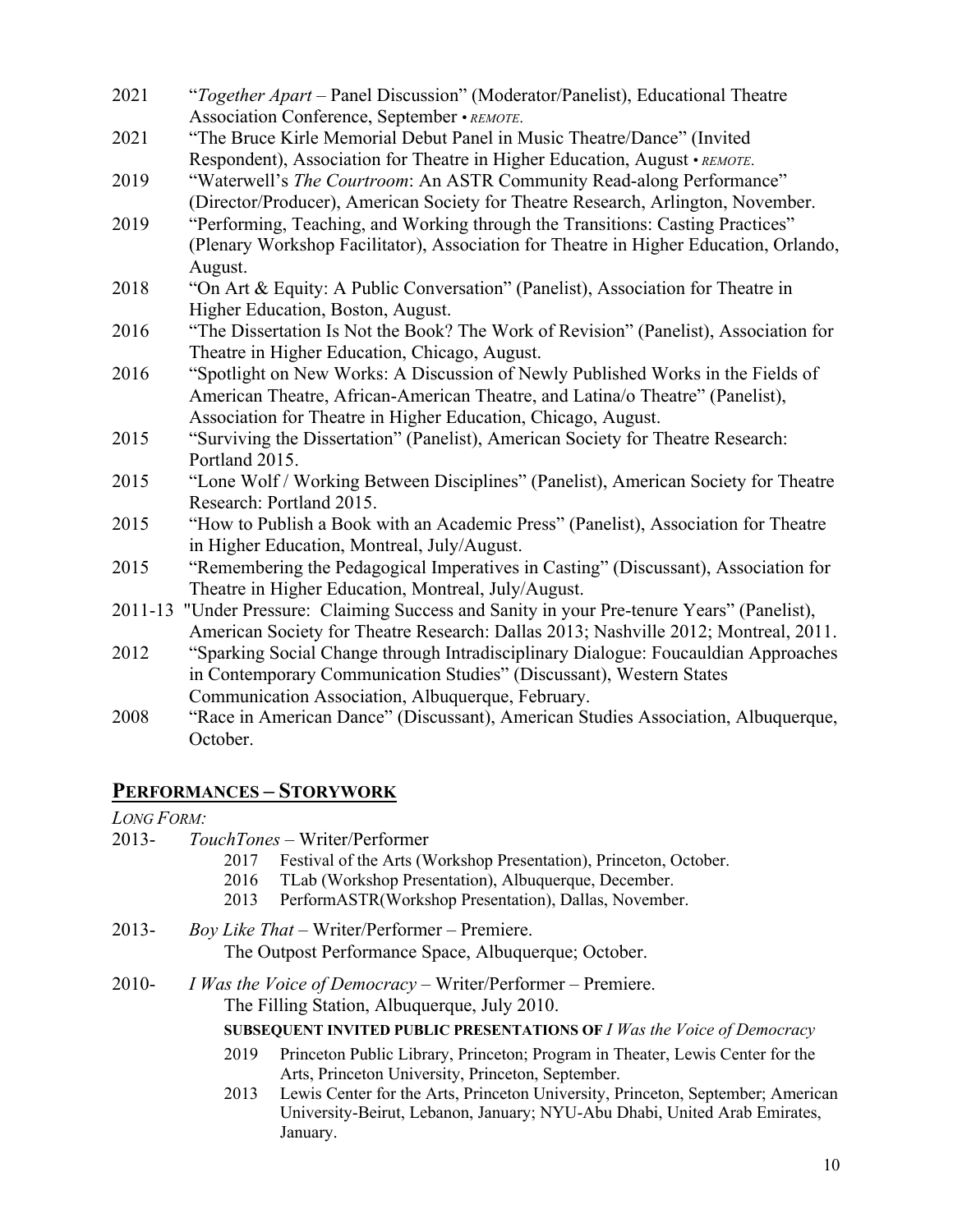- 2012 NoPassport Conference, Arizona State University, Tempe, April; Resounding Queer Conference, Cornell University, Ithaca, March; Solo Takes On Festival, U of North Carolina, Chapel Hill, February; Revolutions International Theatre Festival, Albuquerque, January.
- 2011 Dixon Place Lounge, New York City, December; University of Kansas, Lawrence, October; ATHE LGBQ Pre-Conference (Keynote Performance), Chicago, August; KUNM Radio Theatre, Albuquerque, June (rebroadcast: June 2012, June 2013, June 2014); University of California, Los Angeles, February; The Kosmos, Albuquerque, February.
- 2010 Annex Theatre, Seattle, November; Metta Theatre, Taos, August.

### *SHORT FORM:*

- 2014- "Inferno" (Excerpt from *Touch Tones*) Writer/Performer
	- 2014 for "Abrupt Transitions," The Living Room, Austin, December.
- 2011- "Coyote Calling" Writer/Performer
	- 2012 for "Flor y Canto," NoPassport Conference, Tempe. April.
	- 2011 for "Works in Progress," SoloFest2011, Filling Station, Albuquerque, July.
- 2010-11 *The Encyclopedia Show ABQ* Contributing Writer/Performer "Space Tourism Makes Me Nervous" for *The Future* (August 2011); "Color Television Was My God" for *Color* (April 2011); "The Reverend Sun Myung Moon Ruined Me for Marriage" for *Moon* (February); "Exits, Pursued by a Bear" for *Bears* (December 2010).

### **PERFORMANCE – ACTING, WRITING & DIRECTING**

- 2018 "Busty Gabriela Speaks" (Monologue) Writer; *Cast and Loose Live!: Not So Buenos Aires* (d. Lynne Rosenberg & Jenn Haltman), Joe's Pub, NYC, January.
- 2017 *Lady-Like* (Independent Feature Film) Actor; Brent Craft (Director); Craftsmen Media, USA.
- 2011 "Pieces of *CAKE*" (Reader's Theatre Adaptation of Witter Bynner's *Cake*, 1926) Director/Adapter, UNM Art Museum, Albuquerque, February.
- 2010 *Before We Say Goodbye* (Independent Feature Film) Actor; Paul Davids (Director); Yellow Hat Productions, USA/Mexico.
- 2009 *Le Bourgeois Avant-Garde* by Charles Ludlam (Theatre Production) Director; Blackout Theatre, The Box Theatre, Albuquerque, July.
- 2007 *The Medea Complex* by Patricia Crespín (Staged Reading) Director; National Hispanic Cultural Center, Albuquerque, November.

# **INVITED WORKSHOPS**

*INSTANT STORY BOOTCAMP*

2015 Elon University, Department of Performing Arts.

### *ACADEMIC PERFORMANCE"*

- 2015 University of Texas, Department of American Studies.
- 2012 Robert Wood Johnson Foundation Center-UNM.
- 2011 UNM-Mellon Fellows Program.

### *DIE, VAMPIRE, DIE!: VANQUISH THE ANGUISH OF ACADEMIC WRITING*

2015 University of Texas, Department of Theatre & Dance, Performance as Public Practice Program.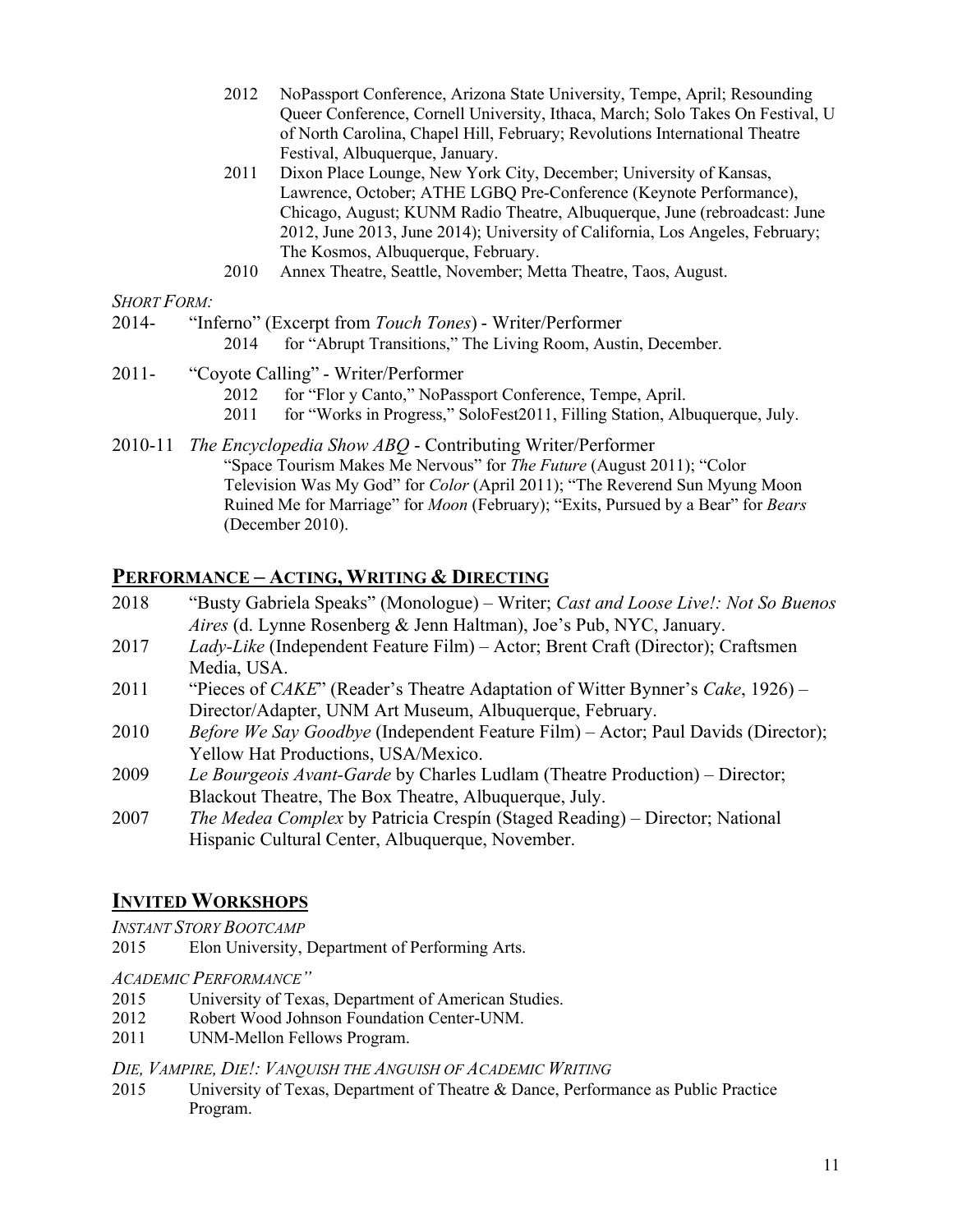2011 UNM-Mellon Fellows Program; UNM Graduate Professional Student Association; University of Kansas, Department of Theatre.

*HOW TO TELL ON YOURSELF: STRATEGIES FOR AUTOBIOGRAPHICAL STORYTELLING*

- 2013 NYU-AbuDhabi, Theater Program.
- 2012 Revolutions International Theatre Festival; University of North Carolina, Department of Dramatic Art; Brigham Young University, Department of Theatre and Media Arts.
- 2011 UCLA Office of Residential Life; University of Kansas, Department of Theatre.
- *SEEKING BALANCE IN ACADEMIC LIFE"*
- 2012 Arizona Association for Theatre Scholarship & Service at Arizona State University.
- *THE ART OF THE PITCH, OR EXERCISES IN SPEED-PITCHING*
- 2011 Society of Children's Book Writers & Illustrators New Mexico Chapter; Utah/Southern Idaho Chapter.

# **PUBLIC HUMANITIES**

*INVITED TALKS:*

| 2021 | "Reimagining West Side Story: A Critical Discussion of the Remake" (Panelist),            |
|------|-------------------------------------------------------------------------------------------|
|      | Centro – The Center for Puerto Rican Studies, Hunter College • REMOTE EVENT.              |
| 2021 | "Latinx Theater Scholars Panel Responds to Arturo Luis Soría's Ni Mi Madre"               |
|      | (Panelist), Rattlestick Theatre, September · REMOTE EVENT.                                |
| 2021 | "What's Now? What's Next? Arts Programming in a Post-pandemic Era"                        |
|      | (Convener/Panelist), Thrive Arts Conference, ArtPride New Jersey, June • REMOTE<br>EVENT. |
| 2020 | "Imagining with Irene: Celebrating and Elevating María Irene Fornés - Aesthetics and      |
|      | Inquiry" (Panelist), UC San Diego - Theatre & Dance, November • REMOTE EVENT.             |
| 2020 | "Film 101: LATIN NUMBERS - The Gang's All Here, West Side Story, Zoot Suit, Selena"       |
|      | (Featured Speaker), Princeton Garden Theatre, September-November • REMOTE SERIES.         |
| 2020 | "Refracted: Memory, Family, and The Glass Menagerie" (Panelist), Baltimore Center         |
|      | Stage, October • REMOTE EVENT.                                                            |
| 2020 | "Upheavals of Language: Four Critics on the Words They Never Want to See Again"           |
|      | (Panelist) • Prelude Festival, City University of New York, October • REMOTE EVENT.       |
| 2020 | "Historical Context" (Panelist), New Latinx Play Festival, San Diego Repertory            |
|      | Theatre, September • REMOTE EVENT.                                                        |
| 2020 | "Discussing What Do We Need to Talk About?: The Apple Family – Conversations on           |
|      | Zoom, written and directed by Richard Nelson," (Panelist), #stillHERE Series, HERE        |
|      | Arts Center, September • REMOTE EVENT.                                                    |
| 2020 | "Ley Lines: Guiding Conversations Between People of Color in Theatre" (Panelist),         |
|      | Theatre Communications Group Virtual Conference, June • REMOTE EVENT.                     |
| 2019 | "Conversation with David Ebershoff" (Interviewer), Princeton Club of New York,            |
|      | New York, June.                                                                           |
| 2019 | "What Is a Theatre Review/er Good For?" (Co-Convener), Theatre Communications             |
|      | Group National Conference, Miami, June.                                                   |
| 2019 | "Hamilton and Philadelphia: Historical Adaptation in Theater" (Panelist), Museum of       |
|      | the American Revolution, Philadelphia, April.                                             |
| 2018 | "Recasting the Borders: Cross-Cultural Performance in Theatre and Film" (Panelist),       |
|      | Houghton Library, Harvard University, Cambridge MA, November.                             |
| 2018 | "Historians on <i>Hamilton</i> " (Panelist), National Archives/William G. McGowan         |
|      | Theater, Washington DC, September.                                                        |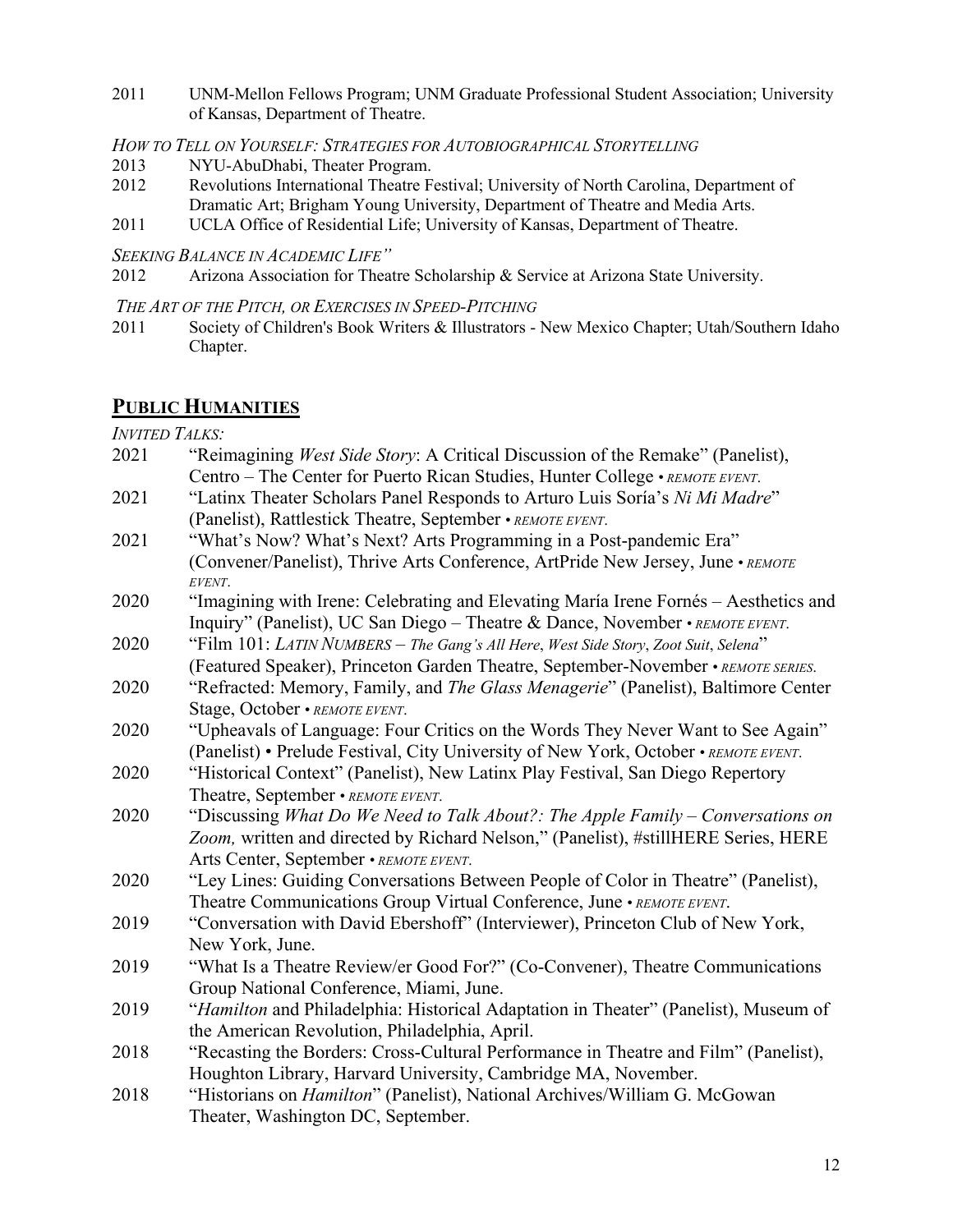| 2018 | "Historians on <i>Hamilton</i> " (Panelist), The New School, NYC, March.               |
|------|----------------------------------------------------------------------------------------|
| 2018 | "Does It Matter Who Plays the Part?: A Conversation about the History of Casting"      |
|      | (Presenter), SHRHS LitCon, South Hunterdon Regional High School, Lambertville,         |
|      | January.                                                                               |
| 2017 | "An Inconceivable Evening with Cary Elwes" (Moderator), McCarter Theatre Center,       |
|      | Princeton, May.                                                                        |
| 2017 | "Become the Writer You Were Born to Be: A Conversation with Kendra Levin and           |
|      | Brian Herrera" (Panelist), Library Live, Princeton Public Library with Labyrinth       |
|      | Books, Princeton, April.                                                               |
| 2017 | "Open Books Series: Brian Eugenio Herrera's Latin Numbers" (Speaker), Theatre for      |
|      | a New Audience, Polonsky Shakespeare Center, Brooklyn, March.                          |
| 2016 | "When I Grow Up: Kids Playing Kids on Broadway from Baby June to Matilda"              |
|      | (Speaker), Popejoy Presents with Albuquerque Theatre Guild, Albuquerque,               |
|      | December.                                                                              |
| 2016 | "Concluding Reflections" (Speaker), 2016 Latina/o Theatre Commons New York City        |
|      | Convening, Public Theater, New York, December.                                         |
| 2016 | "What Makes a Play Latino?" (Keynote Speaker), 2016 Crossing Borders Theatre           |
|      | Festival, Two River Theater, Red Bank NJ, August.                                      |
| 2016 | "The Javier Plays by Carlos Murillo: A Discussion" (Panelist), NewDramatists, New      |
|      | York NY, June.                                                                         |
| 2016 | Closing Plenary (Facilitator), Thrive Arts Conference 2016, ArtPride New Jersey,       |
|      | Princeton, June.                                                                       |
| 2016 | "Celebration of Latina/o Artists: Maria Irene Fornés' The Conduct of Life" (Panelist), |
|      | Goodman Theater, Chicago, February.                                                    |
| 2015 | "Auditions" (Speaker), South Hunterdon Regional High School, Lambertville NJ,          |
|      | June.                                                                                  |
| 2013 | "Casting" (Speaker), South Hunterdon Regional High School, Lambertville NJ, April.     |
| 2012 | "400 Years of New Mexico Theatre History" (Keynote Speaker), Recognizing New           |
|      | Mexico's Theatrical Past, Present and Future: An Interactive Symposium, Albuquerque    |
|      | Theatre Guild and the American Theatre Archive Project, Albuquerque, October.          |
| 2011 | "Night Over Taos: A Theatrical and Historical Journey from the Taos Revolt to          |
|      | Statehood" (Speaker), New Mexico Centennial Production of KUNM Radio Theatre           |
|      | and Camino Real Productions at National Hispanic Cultural Center (Recorded: August     |
|      | 18, 2011; Broadcast: January 8, 2012).                                                 |
| 2010 | Gender Fabulous II (Curator), Short Film Program, 8th Annual Southwest Gay and         |
|      | Lesbian Film Festival, Albuquerque, October.                                           |
| 2009 | "Books in the Making: Exploring the Writer's Creative Process" (Panelist), The         |
|      | Association for Women in Communications (New Mexico Chapter), Albuquerque,             |
|      | December.                                                                              |
| 2009 | Gender Fabulous I (Curator), Short Film Program, 7th Annual Southwest Gay and          |
|      | Lesbian Film Festival, Albuquerque, October.                                           |
| 2008 | "Dan Guerrero: Tending the Hybrid Histories of Chicana/o Popular Performance"          |
|      | (Keynote Speaker), Faculty Reception for 2008 Distinguished Community Scholar          |
|      | Dan Guerrero, UCLA César E. Chavez Department of Chicana and Chicano Studies,          |
|      | Los Angeles. January.                                                                  |
| 2003 | "Tawdry and Spectacular: Jacqueline Susann and Sex before the 'Sexual Revolution'"     |
|      | (Panelist), Symposium for Paper Doll, Long Wharf Theatre, New Haven, March.            |
|      |                                                                                        |

*RADIO, PODCASTS & VIDEO SERIES:*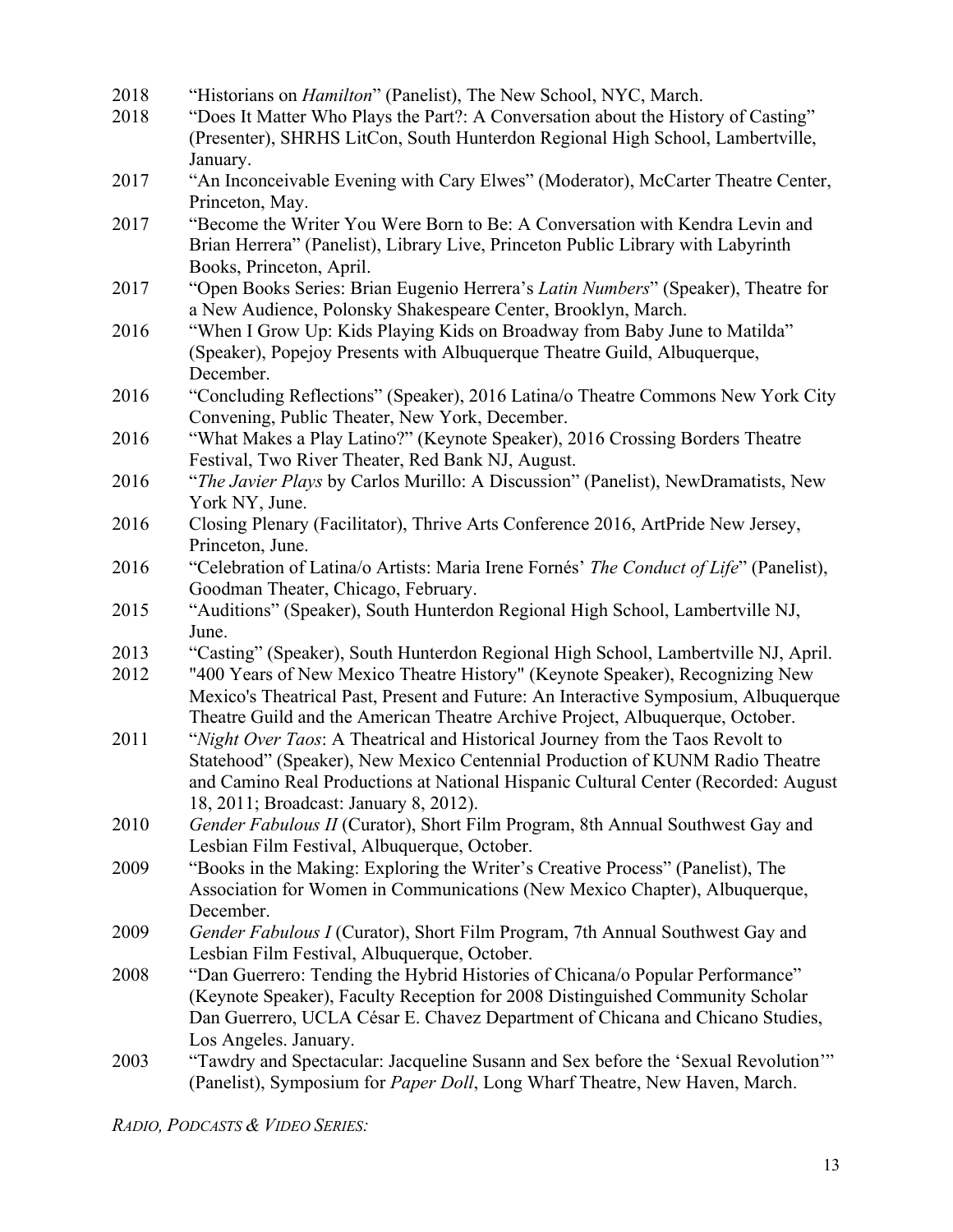| 2020- | Co-Host, OnTAP: A Theatre & Performance Studies Podcast:                              |
|-------|---------------------------------------------------------------------------------------|
|       | https://www.ontappod.com/                                                             |
| 2022  | Panelist, On the Nose: A Jewish Currents Podcast (February 2022):                     |
|       | https://jewishcurrents.org/podcast.                                                   |
| 2021  | Featured Guest, Voicing Across Distance (June 2021): https://masiasare.com/podcast    |
| 2021  | Featured Guest, Keen After Hours (March 2021):                                        |
|       | https://www.youtube.com/watch?v=MKAt6RdnPAU                                           |
| 2020  | Featured Guest, Sound Off! An ATHE Pre-Conference in Writing Performance              |
|       | Criticism (July 20202): https://sites.psu.edu/soundoff2020/                           |
| 2020  | Featured Guest, Consequential - "How Will COVID-19 Change Higher Ed?" (6 May          |
|       | 2020): https://consequentialpod.libsyn.com/how-will-covid-19-change-higher-ed         |
| 2019  | Featured Guest, Sol Talk - "The Casting Room" (7 July 2019):                          |
|       | https://soltalk.podbean.com/2019/07/                                                  |
| 2018  | Featured Guest, Sexing History - "Sex over the Phone" (6 November 2018):              |
|       | https://www.sexinghistory.com/episode-21                                              |
| 2017  | Panelist, Think Out Loud, Oregon Public Radio (23 May 2017):                          |
|       | http://www.wnyc.org/story/race-and-casting-in-classic-plays/                          |
| 2016  | Featured guest, New Books in Latino Studies podcast (10 December 2016):               |
|       | http://newbooksnetwork.com/brian-eugenio-herrera-latin-numbers-playing-latino-in-     |
|       | twentieth-century-u-s-popular-performance-u-michigan-press-2015/                      |
| 2016  | Featured guest, The Theatre History Podcast (31 October 2016):                        |
|       | http://howlround.com/theatre-history-podcast-11-you-don-t-read-latino-discussing-the- |
|       | history-of-latinx-casting-with-brian                                                  |
| 2016  | Panelist, OnTAP: A Theatre and Performance Studies podcast (15 August 2016):          |
|       | http://www.ontappod.com/home/2016/8/15/005                                            |
| 2015  | Featured guest, Critical Lede podcast (5 November 2015):                              |
|       | http://newbooksnetwork.com/brian-eugenio-herrera-latin-numbers-playing-latino-in-     |
|       | twentieth-century-u-s-popular-performance-u-michigan-press-2015/                      |
| 2013  | Featured Guest, Spoken Word Hour, KUNM Radio (27 October 2015).                       |
|       |                                                                                       |

*PRE/POST-SHOW TALK BACKS:*

Yale Repertory Theatre (CT); Drew University (NJ); The Public Theater (NYC); Caborca/Abrons Arts (NYC); BAAD! The Bronx Academy of Arts & Dance (NYC): Rattlestick Theatre (NYC): Ensemble Studio Theatre (NYC); Princeton Summer Theatre (NJ); McCarter Theater (NJ); Princeton Garden Theater (NJ); Two River Theater, Red Bank (NJ); Elon University (NC); UC-Riverside (CA); Fault Line Theatre (NYC); Vortex (ABQ); Brown University (RI).

# **TEACHING AT PRINCETON**

| <b>UNDERGRADUATE COURSES DESIGNED AND TAUGHT:</b>                                           |                        |
|---------------------------------------------------------------------------------------------|------------------------|
| Reimagining the American Theatrical Canon<br>THR340 / AMS346 / GSS444 / ENG253              | 2022                   |
| Autobiographical Storytelling: Princeton, History & Me<br>THR340 / CWR340 / GSS446 / LAO355 | 2022                   |
| Gender Crossings in American Musical Theater<br>GSS337 / MTD302/ THR347/ AMS336             | 2021, 2019, 2017       |
| Movements for Diversity in American Theater                                                 | 2021, 2019, 2018, 2016 |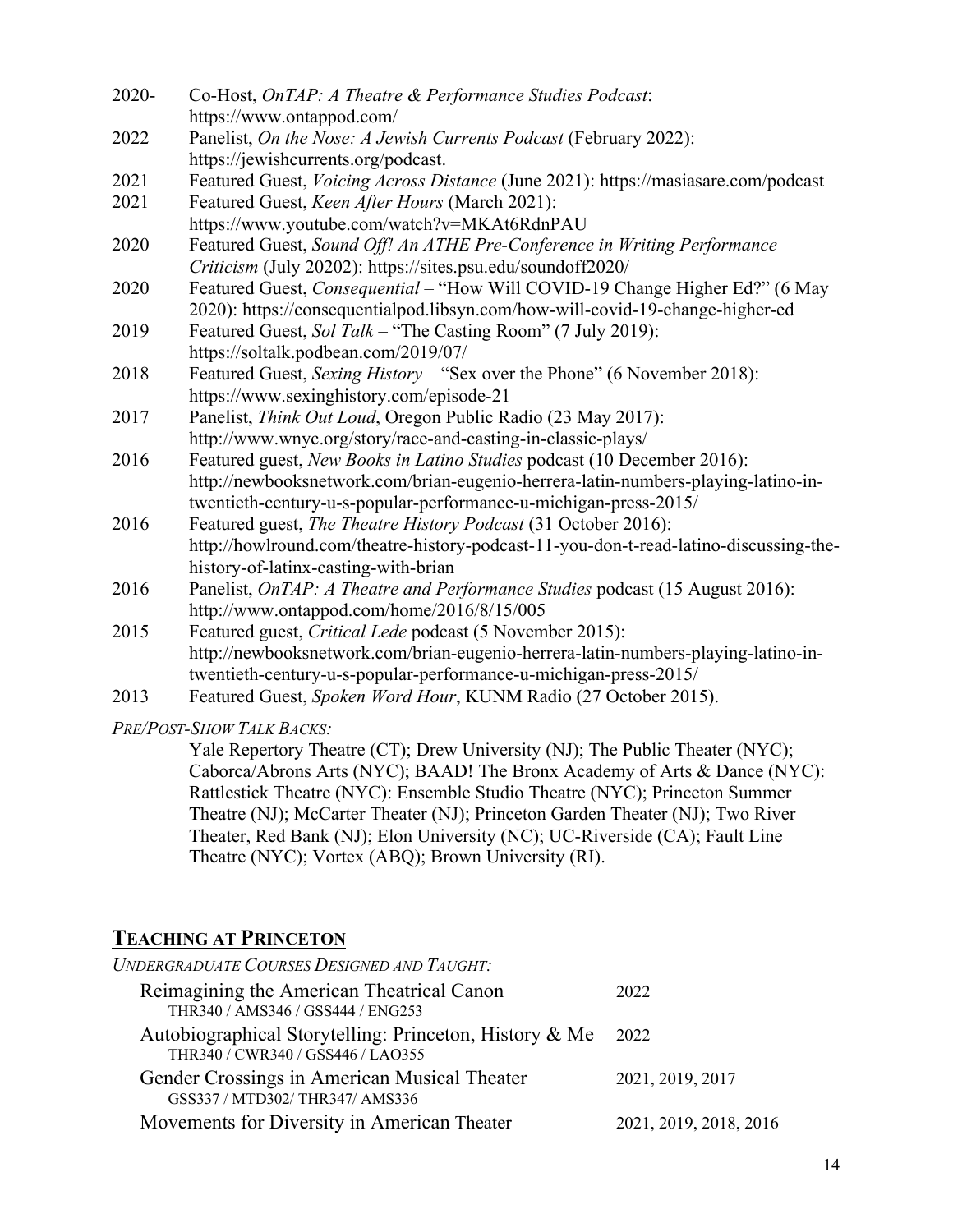| THR332 / AMS346 / GSS342 / LAO332 / AAS322                                                    |                  |
|-----------------------------------------------------------------------------------------------|------------------|
| Theater and Society Now<br>THR385 / AMS385 / GSS385 / LAO385                                  | 2021, 2020, 2018 |
| Introduction to Gender & Sexuality Studies<br>GSS201                                          | 2021             |
| Latinx Musicals on Stage and Screen<br>MTD 333 / GSS 228 / LAO 321 / THR 333                  | 2020             |
| Twenty-First Century Latinx Drama<br>THR 353 / AMS 353 / GSS 417 / LAO 353                    | 2020             |
| Creative Intellect<br>THR405 / MTD405                                                         | 2019             |
| There She Is: Beauty, Pageantry & Spectacular Femininity<br>GSS322 / MTD324 / THR324 / AMS325 | 2019             |
| America: Then and Now<br><b>AMS101</b>                                                        | 2018             |
| Autobiographical Storytelling: Princeton, Slavery & Me<br>THR340 / CWR340 / AAS343 / HUM340   | 2017             |
| <b>History of American Popular Entertainments</b><br>AMS381 / GSS379 / THR383 / LAO381        | 2016             |
| Queer Boyhoods<br>GSS316 / AMS366 / THR358                                                    | 2015, 2013       |
| <b>Playing Against Type</b><br>THR308 / GSS304 / LAO308                                       | 2015             |
| Casting – History, Theory, Practice<br><b>THR339</b>                                          | 2014, 2012       |
| Autobiographical Storytelling<br>THR340 / CWR340                                              | 2014             |
| <b>American Stages</b><br>THR236 / AMS333                                                     | 2013             |
| Sex on Stage<br>GSS315 / THR374                                                               | 2013             |
| Playing Latino<br>THR331 / LAO331                                                             | 2013             |

# **TEACHING AT UNIVERSITY OF NEW MEXICO**

| <b>GRADUATE COURSES DESIGNED AND TAUGHT:</b>               |                              |
|------------------------------------------------------------|------------------------------|
| Introduction to Graduate Studies                           | 2011, 2009, 2007, 2006, 2005 |
| Everyday Performance: Critical Issues in the Arts          | 2011                         |
| <b>Advanced Research Methods</b>                           | 2010, 2009, 2008             |
| Performance Theory                                         | 2010, 2008, 2006             |
| Comedy: Critical Issues in the Arts                        | 2009                         |
| Sex on Stage: Critical Issues in the Arts                  | 2008                         |
| Dangerous Theatre: Critical Issues in the Arts             | 2007                         |
| <b>UNDERGRADUATE COURSES DESIGNED AND TAUGHT:</b>          |                              |
| Theatre History I: Antiquity to the Eighteenth Century     | 2011, 2010, 2009             |
| Theatre History II: Eighteenth Century to the Present      | 2011, 2010                   |
| Sex on Stage: Theories of Theatre/Topics-Theatre Hist/Crit | 2011, 2008                   |
|                                                            |                              |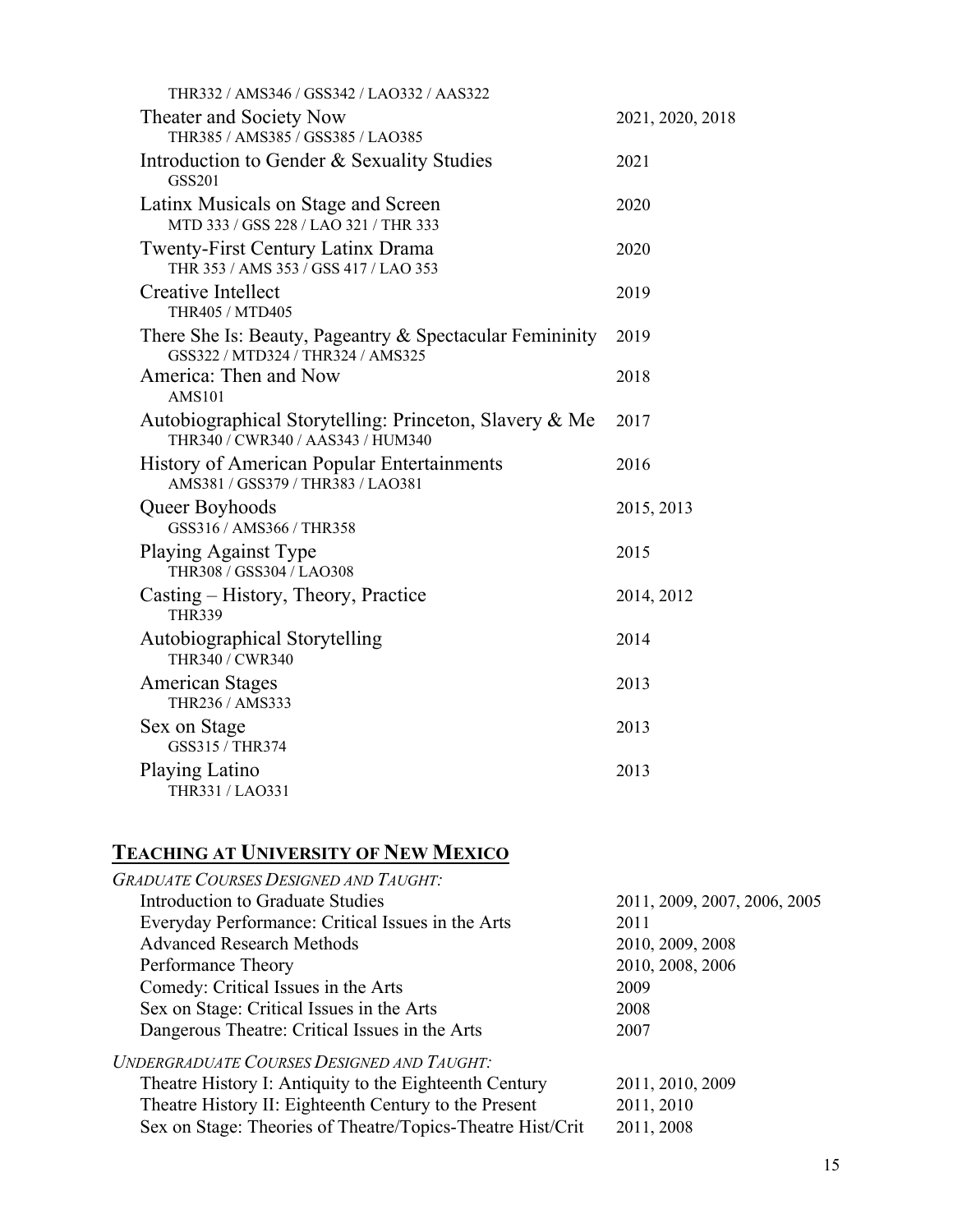| Theatre History I: Non-Western & Pre-Modern                   | 2007, 2005 |
|---------------------------------------------------------------|------------|
| Theatre History II: Renaissance to Realism                    | 2008, 2006 |
| 21 <sup>st</sup> Century U.S. Drama: Topics-Theatre Hist/Crit | 2011       |
| Comedy: Theories of the Theatre                               | 2009       |
| Dangerous Theatre: Theories of the Theatre                    | 2007       |
| Performing Latinidad: Topics in Theatre History/Criticism     | 2007       |
| Theories of the Theatre                                       | 2006       |
| Analytical and Argumentative Writing (English Lang/Lit)       | 2005       |
| Introduction to Gender Studies (American Studies)             | 1998       |

# **OTHER TEACHING**

*UNDERGRADUATE COURSES DESIGNED AND TAUGHT:*

| Composition: Humanities/Southwest Indian Polytechnic Institute   | 2005, 2004 |
|------------------------------------------------------------------|------------|
| The Actor in US Cultural History: Theatre, Speech & Dance, Brown | 2003       |
| Race, Ethnicity in 20th Century US Popular Performance           |            |
| Theatre, Speech & Dance, Brown                                   | 2003       |
| American Studies, Yale                                           | 2002       |
|                                                                  |            |

# **SERVICE TO PROFESSION – EDITORIAL, ADJUDICATION & REFEREEING**

### *EDITED BOOK SERIES*

"Performance and American Cultures," Co-editor (with Robin Bernstein and Stephanie Batiste), New York University Press, 2014-present.

### *GUEST EDITORSHIPS*

"The Pasts, Presents, and Futures of Chicanx/Latinx *Teatro*," Dossier Editor, *Aztlán: A Journal of Chicano Studies* 44:1 (Spring 2019): 143-248.

"As Seen on TV," Guest Editor (with Henry Bial), Special Section of *The Journal of Dramatic Theory and Criticism* 24.2 (Spring 2010): 91-168.

### *EDITORIAL BOARDS*

*Theatre Survey* – 2022-2024; 2012–2014. *Aztlán: A Journal of Chicano Studies* – 2018-20. *Café Onda* (@HowlRound.com) – 2014-15.

### *ADJUDICATION COMMITTEES*

"Barnard Hewitt Award for Outstanding Research in Theatre History," American Society for Theatre Research (2020); ClubbedThumb Biennial Commission (2020); *"*Best Article Award," Association for Theatre in Higher Education (2017, 2016); National Endowment for the Humanities (2020, 2015); National Speech & Debate Association, Nationals Tournament (2020); The Drama League Awards*,* Nominating Committee (2017, 2014); National Association of Latino Arts & Cultures (NALAC Fund for the Arts Grant).

### *AD-HOC PEER REVIEWER*

Methuen Drama; Oxford University Press; Arizona State University Press; Lexington Books; Fordham University Press; Northwestern University Press; Palgrave; Cambria Press; *International Journal of Communication*; *Theatre Journal*; *Modern Drama*; *Transgender Studies Quarterly*; *Studies in Musical Theatre*; *Theatre Topics*; *MELUS*; *Journal of Dramatic Theory and Criticism*; *PMLA*; *The Rocky Mountain Review*; *Latino Studies*; *Theatre Survey*; *Aztlán: A Journal of Chicano Studies*; *Theatre Journal*; *Women and Performance*.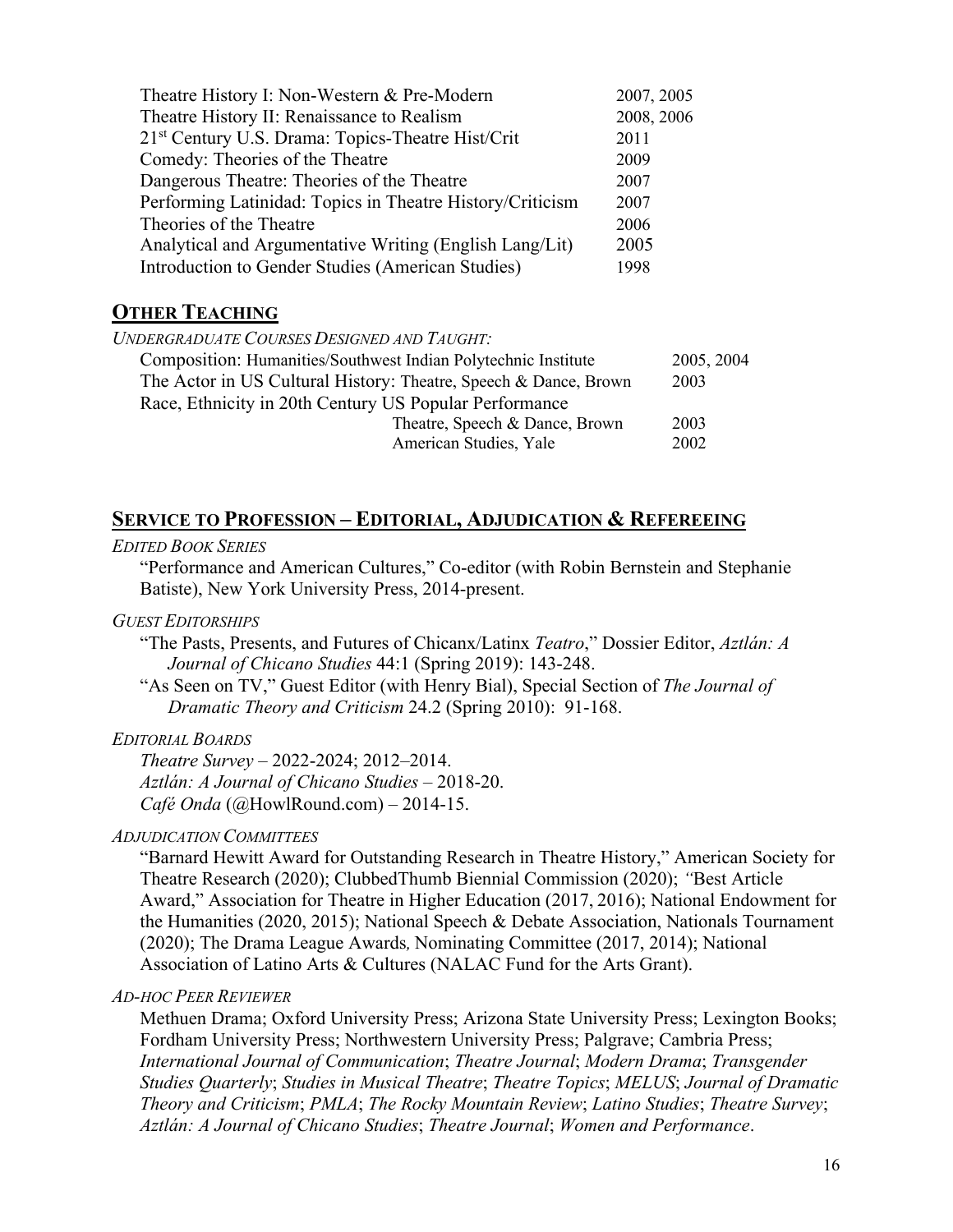*MANUSCRIPT WORKSHOPS*

Williams College, Harvard University.

# **SERVICE TO PROFESSION – ADMINISTRATION, CURATION & ADVOCACY**

*ADMINISTRATIVE SERVICE*

- Resident Scholar, The Sol Project, 2017-.
- Search Committee (for the position of Producer), Latinx Theatre Commons: 2019.

### *ADVISORY & EXECUTIVE BOARDS*

- Bard at the Gate, Advisory Council & Executive Board, 2021-
- Clubbed Thumb, Executive Board, 2020-.
- DramaLeague of New York, Director's Circle: 2020-.
- Princeton Public Library Humanities Council: 2017-.
- The Fornés Institute, Latinx Theatre Commons: 2014-.
- American Society for Theatre Research Executive Committee Elected: 2010-13.
- Modern Language Association, Drama Division, Executive Committee Elected: 2011- 2016 (Chair, 2014; Secretary, 2013).
- Gay and Lesbian Entertainment Critics Association: 2012-
- American Theatre Archive Project, Steering Committee: 2011-13.
- Camino Real Productions, Advisory Board: 2011-2021.
- Blackout Theatre Company, Executive Board: 2009-2011.

*PROGRAM CURATION*

- 2019 Annual Meeting, American Society for Theatre Research (THEME: "Theatre's Many Publics" in Arlington, Virginia), Conference Co-Chair, with Pannill Camp, Charlotte Canning and Koritha Mitchell: 2017-19.
- Carnaval of New Latinx Work, 201) Selection Committee: 2018
- 50PP's Best Unproduced Latin $\omega$ , Plays, 2018 Selection Committee: 2017-18.
- 2011 Annual Meeting, Association for Theatre in Higher Education (THEME: "Performance Remains, Global Presence: Memory, Legacy, and Imagined Futures" in Chicago, Illinois), Conference Planning Committee: 2010-11.
- Debut Panel, Latino Focus Group, 2009 Annual Meeting of the Association for Theatre in Higher (THEME: "Risking Innovation" in New York, New York), Selection Committee: 2009.

2008 Annual Meeting, American Studies Association, (THEME: "Back Down to the Crossroads: Integrative American Studies in Theory and Practice," in Albuquerque, New Mexico), Site Resource Committee: 2007-08.

# **SERVICE TO PROFESSION – ACCESSIBILITY & INCLUSION**

# *ARTEQUITY*

- 2019- Affiliated Faculty.
- 2018-19 Train the Trainer (Inaugural Cohort).
- 2017 Facilitator Training.

### *THEATRICAL INTIMACY EDUCATION*

- 2020- Affiliated Faculty.
- 2020 Co-Organizer, EDIII Summit Foundations, August *• REMOTE EVENT*.
- 2020 Co-Convener, EDIII Summit, March *• CANCELED DUE TO COVID-19*.
- 2019 Theatrical Intimacy Education, Workshop (16 hour Training), June.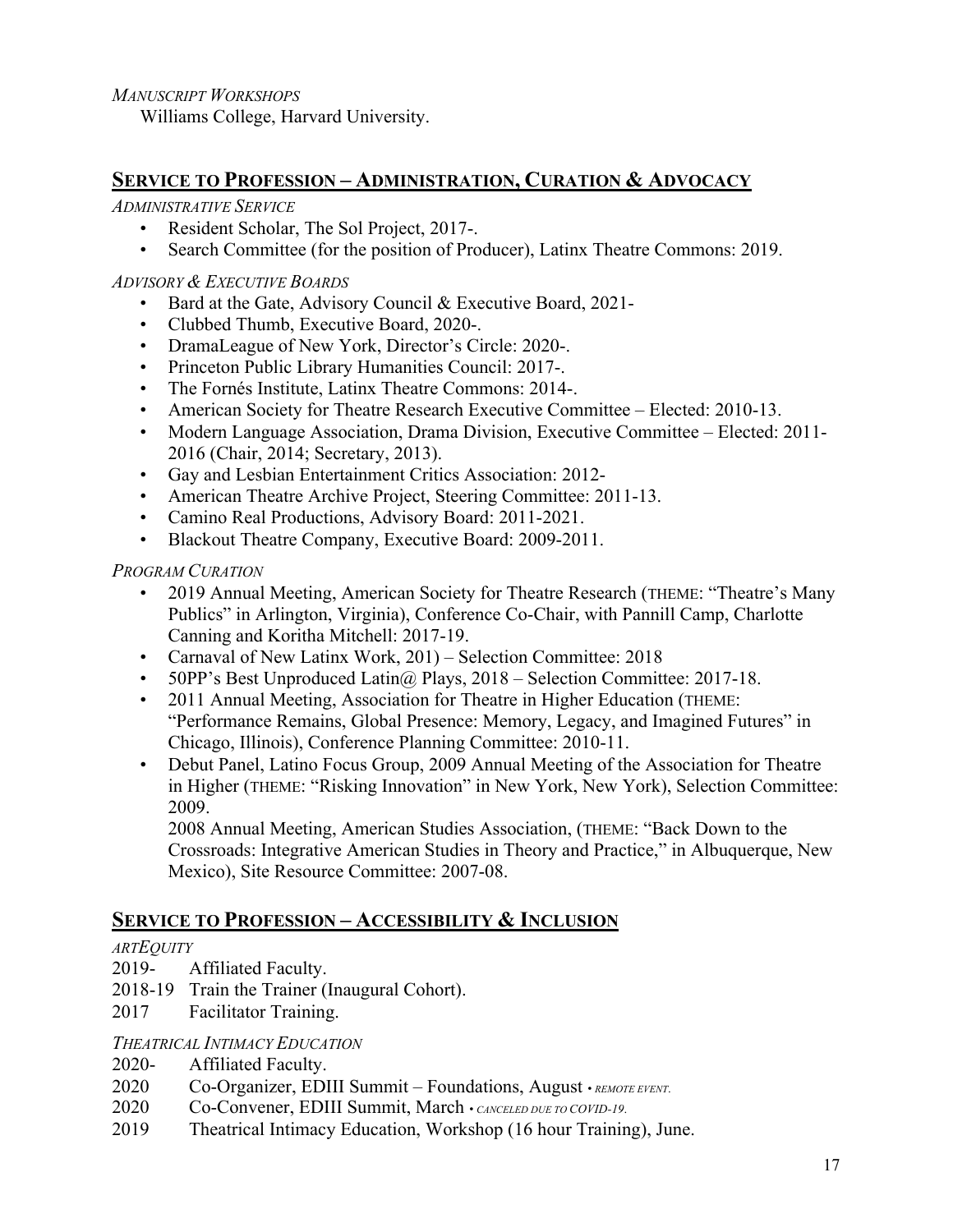*INDEPENDENT ANTI-RACISM FACILITATION*

Transport Group (NYC); Keen Company (NYC); Princeton Summer Theatre (NJ).

# **UNIVERSITY SERVICE – PRINCETON**

*ACADEMIC AND COMMITTEE SERVICE:*

- 2021- Member, C/9 Faculty Advisory Committee on Appointments and Advancements in the Lecturer Ranks, Office of the Dean of the Faculty.
- 2021-23 Director of Undergraduate Studies, Program in Gender & Sexuality Studies
- 2021 Reader, Martin A. Dale '53 Fellowship Award, Office of International Programs (previous cycles: 2018, 2016, 2020).
- 2020- LAO Hiring Priorities Committee, Effron Center for the Study of America.
- 2020 Campus Life Advisory Committee, Office of the Executive Vice President.
- 2018-21 Member, Faculty Advisory Committee on Policy, Office of the Dean of the Faculty.
- 2018-21 Executive Committee & Member, Council of the Princeton University Community, Office of the President.
- 2020 Reader, Suzanne Huffman '90 Senior Thesis Prize, Program in Gender & Sexuality Studies (previous cycles: 2018, 2016)
- 2019 Working Group, Internships and the Undergraduate Curriculum, Office of the Dean of the College.
- 2018- Executive Committee, Council on Science and Technology
- 2018 Search Committee (Chair), Associate/Full Professor in Latino Studies, Program in American Studies.
- 2017-19 Member, Faculty Council on Teaching and Learning.
- 2017- Executive Committee, Program in Latino Studies.
- 2017 Search Committee, Assistant Professor of Asian American Literature and Culture, Department of English and Program in American Studies.
- 2015-16 Task Force on American Studies, Office of the President.
- 2016 Search Committee, Post-Doctoral Fellows in American Studies and Gender & Sexuality Studies.
- 2015- Executive Committee, Program in Gender and Sexuality Studies.
- 2014- Executive Committee, Program in American Studies.

*INTERNAL RECOGNITION, PRINCETON:*

- 2021 University Committee on Research in Humanities and Social Sciences, Research Assistance (*Fornés Institute Editorial Assistant*).
- 2020 Addressing Racism Funding Initiative Grant in support of *Projects in Anti-Racist Theatre*, Office of the Dean of the Faculty.
- 2020 University Committee on Research in Humanities and Social Sciences, Research Assistance (*Projects in Anti-Racist Theatre*).
- 2020 Rapid Response Magic Project Grant in support of *Performance and American Cultures: Summer Manuscript Intensive*, Humanities council.
- 2018-20 Behrman Faculty Fellow in the Humanities.
- 2018-20 Gardner Magic Project Grant in support of *Dancing with Neuromotor Motor Diversity: An Interdisciplinary Working Group*.
- 2018-19 Gardner Magic Project Grant in support of *THR385: Theater and Society Now*.
- 2015-18 Robert Remsen Laidlaw '04 University Preceptorship in the Humanities.
- 2018 University Committee on Research in Humanities and Social Sciences Grant.
- 2017 University Committee on Research in Humanities and Social Sciences Grant.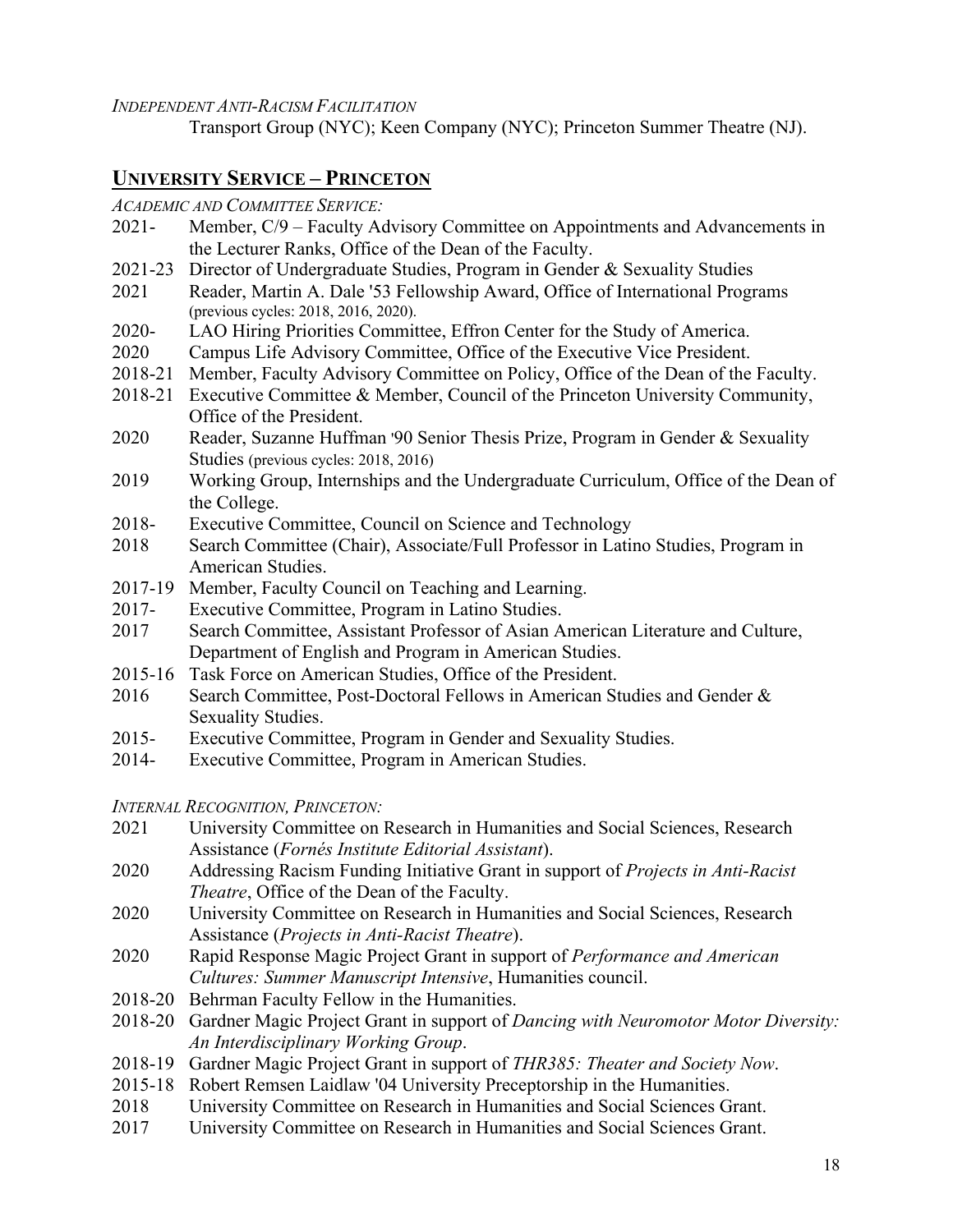- 2016 University Committee on Research in Humanities and Social Sciences Grant.
- 2014 University Committee on Research in Humanities and Social Sciences Grant.

### *ACCESSIBILITY AND INCLUSION, PRINCETON:*

- 2019-23 Liaison, Strategic Initiatives for Access and Inclusion, Lewis Center for the Arts.
- 2018-22 Faculty Coordinator, Mellon Mays Undergraduate Fellowship Program.
- 2020 Speaker, "Faculty Fridays," Freshman Scholars Institute, August *REMOTE EVENT*.
- 2019 Lead Facilitator, Lewis Center for the Arts Faculty and Staff Retreat.
- 2018-19 Lead Facilitator, Lewis Center Race and the Arts Staff Development Initiative.
- 2018 Lead Facilitator, Anti-Racism Workshop, Program in Theater.
- 2018 Coordinator, Lewis Center for the Arts Academic Advising Outreach.
- 2018 Panelist, Race in Theater Conversation, Program in Theater.
- 2017-18 Faculty Fellow, Scholars Institute Fellows Program, Office of the Dean of the College.
- 2016- Member, Race and the Arts Committee, Lewis Center for the Arts.
- 2016 Faculty Mentor, Princeton Summer Undergraduate Research Experience (PSURE): Eric Pitty (University of Texas, San Antonio); Krystal Cervantes (University of Southern California).

### *UNDERGRADUATE STUDENT SUPERVISION, ACADEMIC ADVISING:*

- 2020 Douglas Corzine, Comparative Literature Senior Thesis (Co-Adviser,  $2<sup>nd</sup>$  Reader).
- 2020 Jenny Ju Yon Kim, Comparative Literature Senior Thesis (Main Adviser).
- 2020 Jhor van der Horst, Reading Course ("Embodied Archives").
- 2019 Nathan Phan, Comparative Literature Senior Thesis (Main Adviser).
- 2018 Eli Berman, Reading Course ("Composing the Non-Binary Voice").
- 2018 Jonah Herzog-Arbeitman, Reading Course ("Physics, Poetry & Improv Comedy").
- 2018 Tessa Albertson, Reading Course ("Acting and Self-Advocacy").
- 2018 Nico Krell, Independent Concentration Senior Thesis (Co-Adviser, 2<sup>nd</sup> Reader).
- 2015 Emily Whittaker, Department of Music Senior Thesis (Co-Adviser, 2<sup>nd</sup> Reader).
- 2013- Freshman-Sophomore Academic Adviser, Mathey College.

### *UNDERGRADUATE STUDENT SUPERVISION, PRODUCTION ADVISING:*

- 2019-20 Jhor van der Horst: *'t kroos*.
- 2019-20 Marshall Schaffer: *Hotel on Fremont Street*.
- 2018-19 Will Alvarado, Ben Diamond, Chase Hommeyer, Bria McKenzie, Alexandra Palocz, Nathan Phan, Julia Yu: *DIY Fest 2019*.
- 2017-18 Kyle Berlin: *The Last Lecture Before Kingdom Come: A Brief Genealogy of Sunset Studies with Burl Kylen.*
- 2016-17 Edwin Rosales: *Spring on Fire: A Guatemalan Story.*
- 2016-17 Dylan Blau Edelstein, Julia Peiperl & Carey Camel: *Beautiful Girls.*

### *INVITED PRESENTATIONS:*

- 2021 "What Is America? What Is American Studies? Whose America?" (Panelist), Effron Center for the Study of America, November.
- 2021 "*Keith Haring′s Line: Race and the Performance of Desire* A Conversation with author Ricardo Montez" (Moderator), Princeton BTGALA, February • *REMOTE EVENT*.
- 2021 "To Be Known and Heard: Systemic Racism and Princeton University" (Panelist), Faculty Roundtable, Wintersession, January • *REMOTE EVENT*.
- 2020 "Keeping Afloat: Strategies for BIPOC Faculty" (Panelist), Faculty Advancement Network, December • *REMOTE EVENT*.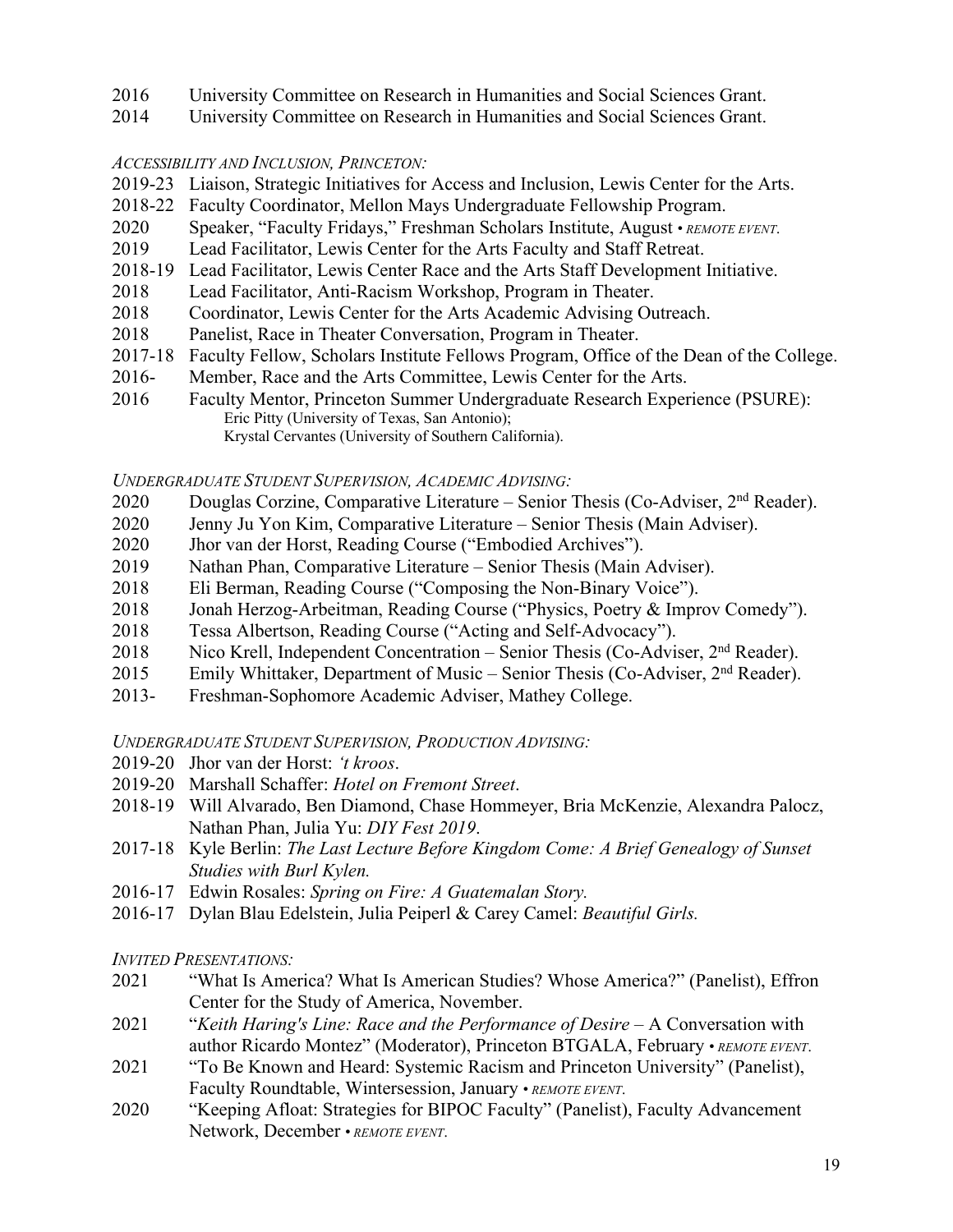| 2020    | Faculty Speaker, "Latinx Theater & Performance in the Time of COVID-19,"                                                  |  |
|---------|---------------------------------------------------------------------------------------------------------------------------|--|
|         | Association of Latino Princeton Alumni (ALPA), October • REMOTE EVENT.                                                    |  |
| 2020    | Faculty Moderator, "Ask a Theater Maker: Juli Hendren & Katie Farmin of                                                   |  |
|         | Albquerque's Tricklock Company," Princeton Program in Theater, September • REMOTE<br>EVENT.                               |  |
| 2020    | Faculty Speaker, GSS Class Day Celebration, Princeton Commencement, June.                                                 |  |
| 2019    | Faculty Speaker, "Doing Performance History," Discovery Series, Mathey &                                                  |  |
|         | Rockefeller College, September.                                                                                           |  |
| 2019    | Faculty Speaker, Latinx Graduation Celebration, Princeton Commencement, June.                                             |  |
| 2019    | Speaker, "A Year in the Politics of Gender & Sexuality Studies," GSS Reunions                                             |  |
|         | Panel, Princeton Reunions, June.                                                                                          |  |
| 2019    | Speaker, "The Embodied Classroom," Ties that Divide Us: A Day of Discussion about                                         |  |
|         | Activism, Educational Justice, Community Engagement and the University, May.                                              |  |
| 2019    | Moderator, "Queer Spaces," Belonging Conference, March.                                                                   |  |
| 2014-18 | Speaker, "What I Wish I'd Known My First Year," New Faculty Institute/Orientation,                                        |  |
|         | McGraw Center for Teaching and Learning, September.                                                                       |  |
| 2018    | Speaker/Facilitator, "Nanette: Where Do We Go From Here?," Women in Comedy                                                |  |
|         | <i>Festival</i> , Program in Theater, Lewis Center for the Arts, November.                                                |  |
| 2017    | Faculty Lecturer, "A Conversation about Latinas/os in U.S. Popular Performance,"                                          |  |
|         | ¡Adelante Tigres! Celebrating Latino Alumni at Princeton University, March.                                               |  |
| 2017    | Speaker, Asian American Theater Symposium, Program in Theater, February.                                                  |  |
| 2016    | Faculty Lecturer, Community Auditor Program (Auditor-Only Series: "Movie Stars,                                           |  |
|         | Ziegfeld Girls and American Idols: What the History of Casting Can Tell Us about                                          |  |
| 2016    | America), October.<br>Faculty Speaker, Princeton University Vigil for Orlando, Princeton LGBT Center,                     |  |
|         | June.                                                                                                                     |  |
| 2016    | Panelist, "Finding Your Artistic Community," Mathey Dinner, Lewis Center for the                                          |  |
|         | Arts and Career Services, March.                                                                                          |  |
| 2015    | Panelist, "The Art of Being Social," Princeton Social Media Day, Career Services,                                         |  |
|         | December.                                                                                                                 |  |
| 2015    | Speaker, Intersections Working Group, Department of English, December.                                                    |  |
| 2015    | Moderator, "Latinx & LGBTQA: Exploring the Intersections," The Fund for Reunion                                           |  |
|         | LGBTQ Fall Lecture, Carl A. Fields Center, November.                                                                      |  |
| 2015    | Panelist, "You Are Who You Know: How Attitudes and Relationships Shape One                                                |  |
|         | Another," Princeton Women's Mentorship Program, October.                                                                  |  |
| 2015    | Speaker, Gender & Sexuality Studies Book Club, September.                                                                 |  |
| 2014    | Faculty Dinner Speaker, Princeton Pride Alliance Pride Week Dinner, April.                                                |  |
| 2014    | Faculty Speaker ("What's Queer Here? A Conversation about LGBT Visibility and                                             |  |
|         | Issues in Contemporary Popular Culture"), LGBT Employee Resource Group,                                                   |  |
|         | March.                                                                                                                    |  |
| 2014    | Keynote ("Radical Intimacies"), IvyQ Conference, February.                                                                |  |
| 2013    | Presenter, Center for Migration and Development - 2013 Fall Colloquium Series                                             |  |
|         | ("Still Waiting in the Wings: Latinos, Latin Explosions, and US Popular                                                   |  |
|         | Performance"), October.                                                                                                   |  |
| 2013    | Invited Dinner Speaker, Edwards Collective, Mathey College, September.                                                    |  |
| 2013    | Panelist, "The Peculiar Pleasures of Auto/Biography in Performance," Lewis Center                                         |  |
|         | for the Arts, September.                                                                                                  |  |
| 2013    | Panelist, "Gender and Sexuality Studies: The Future of the Field," Program in Gender<br>and Sexuality Studies, September. |  |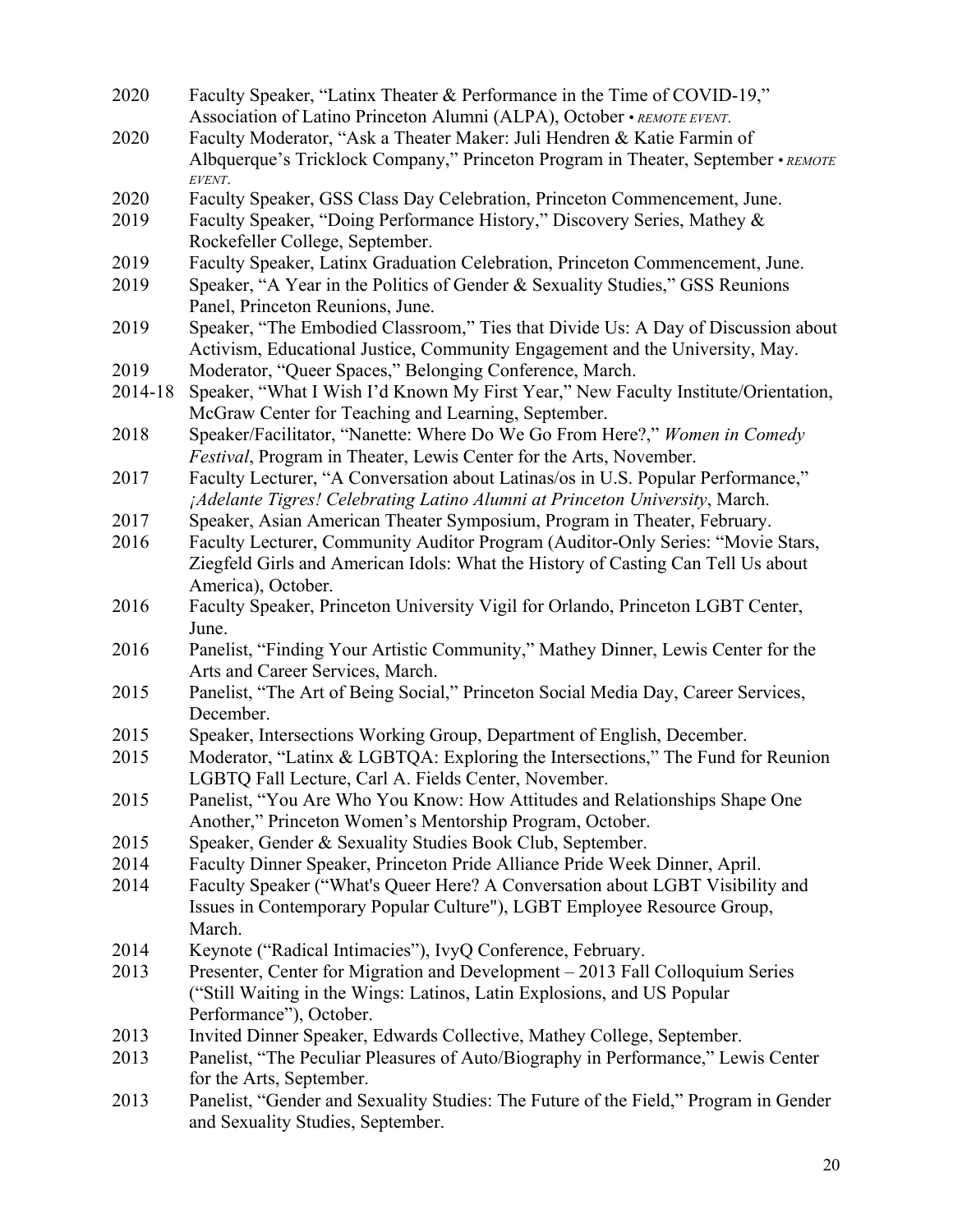- Panelist, "Gender and Sexuality Studies at Princeton and Beyond," Every Voice Conference, April.
- Panelist, "Gender & Sexuality Studies: A Roundtable on the State of the Field," Program in Gender and Sexuality Studies, September, September.

*INVITED WORKSHOPS:*

- "Do You Have a Headshot?: Framing Identity in Actor (Self) Portraiture": Arts & Humanities Symposium, September.
- "Provocations of Theatrical Diversity": Arts & Humanities Symposium, September.
- 2016, '14 "Academic Performance": Mellon-Mays Fellowship Program, March.
- "Instant Story Bootcamp": Princeton Prize 7th Symposium on Race, April.
- "Academic Performance": Gender & Sexuality Studies Graduate Colloq, March.
- "Performance Studies": Arts & Humanities Symposium, September.

*PUBLIC PERFORMANCES:*

- Performer, *Your Healing Is Killing Me* by Virginia Grise, Lights Up Festival, Program in Theater, Wallace Theatre, October.
- 2019 Performer, "The Compassionate University Panel" (with Kyle Berlin & Ashlin Hatch), Reunions 2019, June.
- Host, *Bad & Nasty Salon* (Art Exhibit & Open Mic), February.
- Faculty Guest, *All-Nighter with Anna Aronson*, May.
- Faculty Guest Performer, Quipfire (Armando Show), April.
- Faculty Guest, *All-Nighter with David Drew*, March.
- Faculty Guest Performer, Quipfire (Armando Show), November.
- Reader, *8: A Staged Reading*, May.
- Reader, "Children's Story Hour (To Celebrate Freedom during Banned Books Week)," Cotsen Children's Library & LGBT Center, October.

*INTRODUCTIONS, CONVERSATIONS, RESPONSES & POST-SHOW DISCUSSIONS:*

- Conversation with Virginia Grise, Lights Up Festival, Program in Theater, October.
- Talkback, *Masquerade*, Richardson Auditorium, April.
- Talkback, *Legally Blonde*, Program in Theater, November.
- Talkback, *She Kills Monsters*, Theatre Intime, December.
- Talkback, *Beautiful Girls*, Program in Theater, May.
- Talkback, *Spring on Fire: A Guatemalan Story*, Program in Theater, May.
- Talkback, *Hairspray*, Program in Theater, March.
- Talkback, *A Streetcar Named Desire*, Program in Theater, March.
- Talkback, *Request Programme*, Program in Theater, January.
- Conversation with Jorge Ignacio Cortiñas following "The Subject of Tonight's Address is the 25th Episode of *The X-Files*," April.
- Conversation with David Henry Hwang, Program in American Studies, March.
- Introduction of Cherríe Moraga, 2016 Meredith Miller Memorial Lecture, March.
- Talkback, *City of Angels*, Princeton University Players, March.
- Talkback, Elizabeth Liang's *Alien Citizen*, Whitman Theater, February.
- "Seeing the City: The Filming of *West Side Story* A Conversation with Julia Foulkes," Program in Urban Studies, March.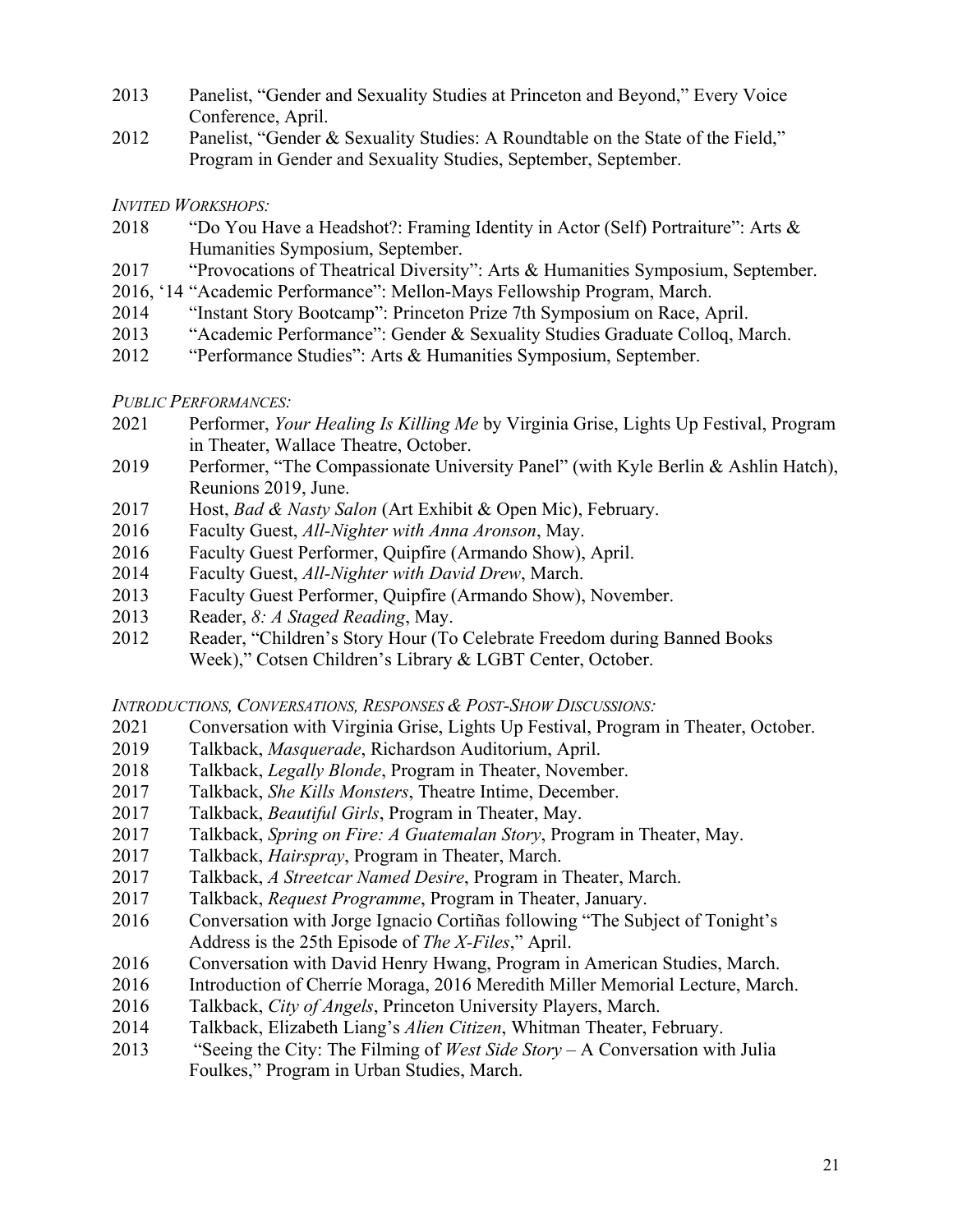*CLASSROOM GUEST LECTURES:*

| 2021       | Latino Immigration & Policy (Ali Valenzuela)          | LAO334/ POL334/SOC321 |
|------------|-------------------------------------------------------|-----------------------|
| 2021       | Introduction to American Popular Culture (Jill Dolan) | AMS240                |
| 2019       | Latino History (Rosina Lozano)                        | HIS306/LAO306/LAS326  |
| 2017       | About Faces (Monica Huerta)                           | ENG319/AMS322         |
| 2015, 2014 | Growing Up Global (Wendy Belcher)                     | AAS374/COM394         |
| 2014, 2013 | Latinos in American Life and Culture (Edward Telles)  | LAO200/SOC341/LAS336  |

# **UNIVERSITY SERVICE – UNIVERSITY OF NEW MEXICO**

*ACADEMIC AND COMMITTEE SERVICE:*

- 2007-12 Graduate Adviser for Theatre (Department of Theatre & Dance).
- 2010-12 Board of Directors, Feminist Research Institute.
- 2010-12 Executive Board, Women Studies.
- 2010-11 Interim Head of Master's Program in Theatre Education and Outreach, Department of Theatre & Dance.
- 2010-11 Honors Coordinator, Department of Theatre & Dance.
- 2010 Committee Member, Search LGBTQ Program Coordinator, Office for Equity & Inclusion.
- 2010 Co-Chair, LGBTQ Resource Center Task Force, Office for Equity & Inclusion.
- 2007-08 Head of Theatre, Department of Theatre & Dance.
- 2008 Committee Member, Search, Assistant Professor of Film History, Cinematic Arts.
- 2008 Committee Member, Search, Assistant Professor of Dance, Theatre & Dance.
- 2008 Committee Member, Search, Assistant Professor of Scenic Design, Theatre & Dance.
- 2007 Committee Member, Search, Endowed Chair of Dramatic Writing, Theatre & Dance.

### *INTERNAL GRANT RECOGNITION:*

- 2011-12 College of Fine Arts Faculty Research and Creative Work Grant.
- 2008-10 College of Fine Arts Career Development Grant (competitive annual award).

*PUBLIC PRESENTATIONS:*

- 2012 "Working Your Dreams," Convocation Address, College of Fine Arts, University of New Mexico, Albuquerque, May.
- 2012 "Interdisciplinary Conversation as Method and as Ethic," Keynote, University of New Mexico Graduate and Professional Student Conference, Albuquerque, April.
- 2011 "Latin Explosions: Gender, Sexuality and Racial Formation in 20th Century U.S. Popular Performance." Featured Speaker, Feminist Research Institute, University of New Mexico, March.
- 2011 Panelist, "Faculty Perspectives on Graduate Education," Graduate Student Orientation, August.
- 2011 "What Is Performance?" Panelist, Department of Foreign Languages and Literatures 2011 Fall Symposium, University of New Mexico, September.
- 2011 "What Is American Studies?" Commencement Address, Department of American Studies, University of New Mexico, Albuquerque, May.
- 2010 "A Brief History of Coming Out." Faculty Brownbag Speaker, LGBTQ Resource Center, University of New Mexico, October.
- 2010 "Stealth Latinos and Latin Explosions." Featured Faculty Speaker, Pre-Semester College Meeting, College of Fine Arts, University of New Mexico, August.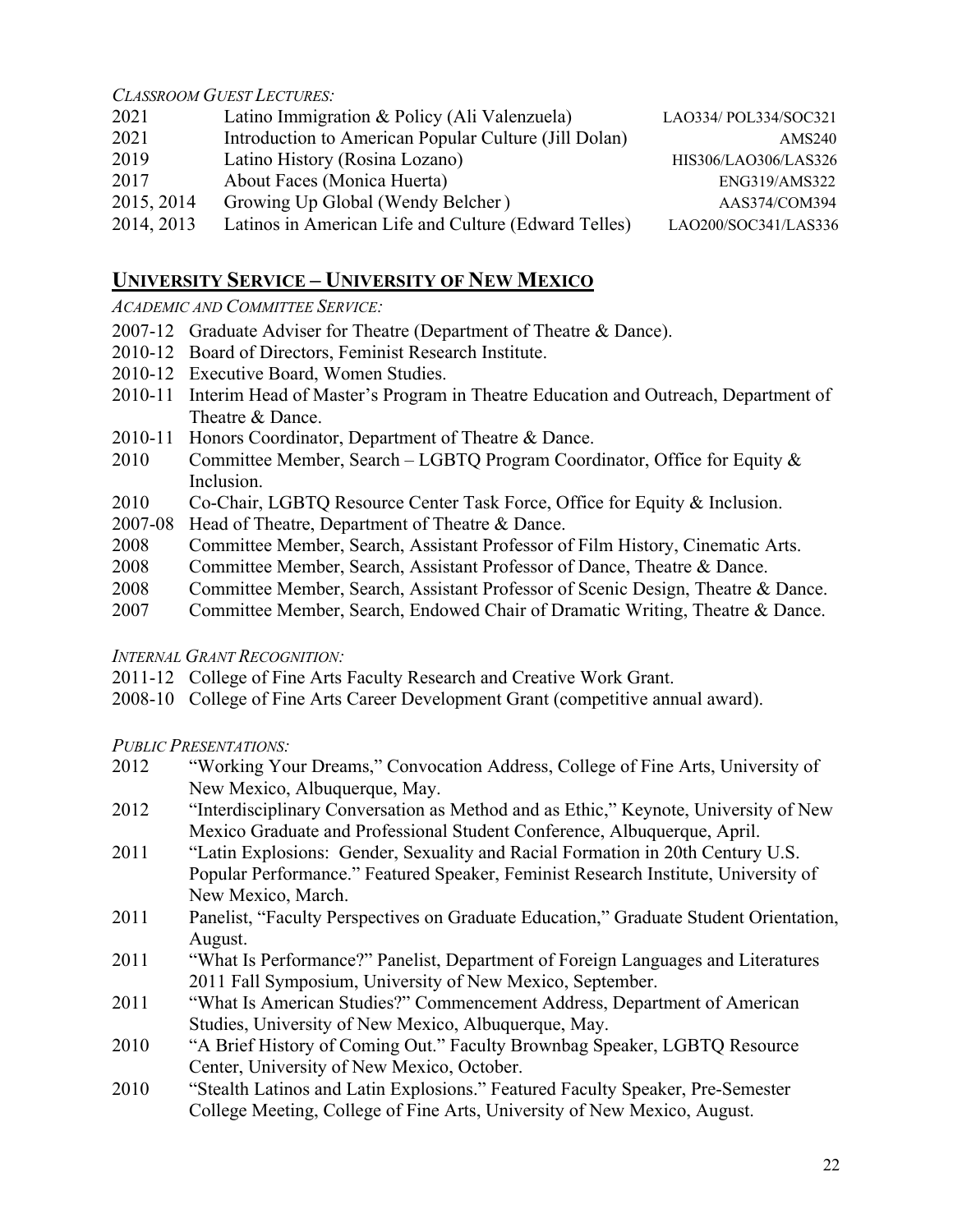- 2009 "College 101" (Session Leader). *¡Adelante!*: Celebrating 40 Years of *El Centro de la Raza* and Latina/o Serving Programs, September.
- 2009 "Latinas/os and the Arts: Locating Latina/o Performance." Faculty Brownbag Speaker, El Centro de la Raza, University of New Mexico, April.
- 2007 "Presidential Symposium with Guillermo Gomez-Peña." Panelist, College of Fine Arts, University of New Mexico, October.

# **UNIVERSITY SERVICE – OTHER INSTITUTIONS**

*ACADEMIC/COMMITTEE SERVICE & STUDENT SUPERVISION:*

- 2021- Dan Kipp, Theatre Studies, University of Illinois-Champaign, Ph.D. Qualifying Exam.
- 2020- Christopher Rodelo, American Studies, Harvard University, Ph.D. Dissertation.
- 2017-19 Olga Sanchez Saltveit, Theatre Arts Department, University of Oregon, Ph.D. Prospectus/Dissertation.
- 2015-19 Maria Soyla Enriquez, Department of Theatre Arts, University of Pittsburgh, Ph.D. Prospectus/Dissertation.

# *PUBLIC CONVERSATIONS:*

- 2018 "Inclusive Casting in the American Theater," Yale School of Drama, Yale University, November.
- 2016 "NYU Inclusion Roundtable: Discussion on Diversity, Equity and Inclusion in the Theatre Industry," Tisch School of the Arts, New York University, April.
- 2015 "A Conversation with Playwright and Director Virginia Grise," Performance as Public Practice Ph.D. Program ("Fridays at 2"), Department of Theatre and Dance, University of Texas at Austin, February.

### *CLASSROOM GUEST LECTURES:*

- 2021 MUSC4870: Musical Theatre and Society, Professor Elizabeth Titrington Craft, University of Utah.
- 2021 LATS7.05: FYS Latinx Stage and Screen, Professor Desirée Garcia, Dartmouth.
- 2020 ENGL2277: Introduction to American Studies, Professor Lori Harrison-Kahan, Boston College.
- 2020 THAR 445/ENG447: Masters of the Drama, Professor Alma Martínez, University of LaVerne.
- 2018 THEA101: The Art of Playing Introduction to Theatre, Professor Amy Holzapfel, Williams College.
- 2017 ENGL230: Introduction to Performance Theory, Professor Christopher Grobe, Amherst College.
- 2016 AMST-GA 2304.00a: Political Aesthetics Visibility, Representation & Judgement, Professor Cristina Beltrán, New York University.
- 2015 TD336D: Theatre for Young Audiences, Professor Megan Alrutz, Department of Theatre and Dance, University of Texas at Austin.
- 2015 TD351T: Creative Drama II, Professor Roxanne Schroeder-Arce, Department of Theatre and Dance, University of Texas at Austin.
- 2015 RTF384: Critical Studies of Film & Television Stardom, Professor Mary Beltrán, Department of Radio-Television-Film, University of Texas at Austin, March.
- 2015 UGS303: The Power of Story, Professor Andrew Carlson, Department of Theatre and Dance & School of Undergraduate Studies, University of Texas at Austin, March.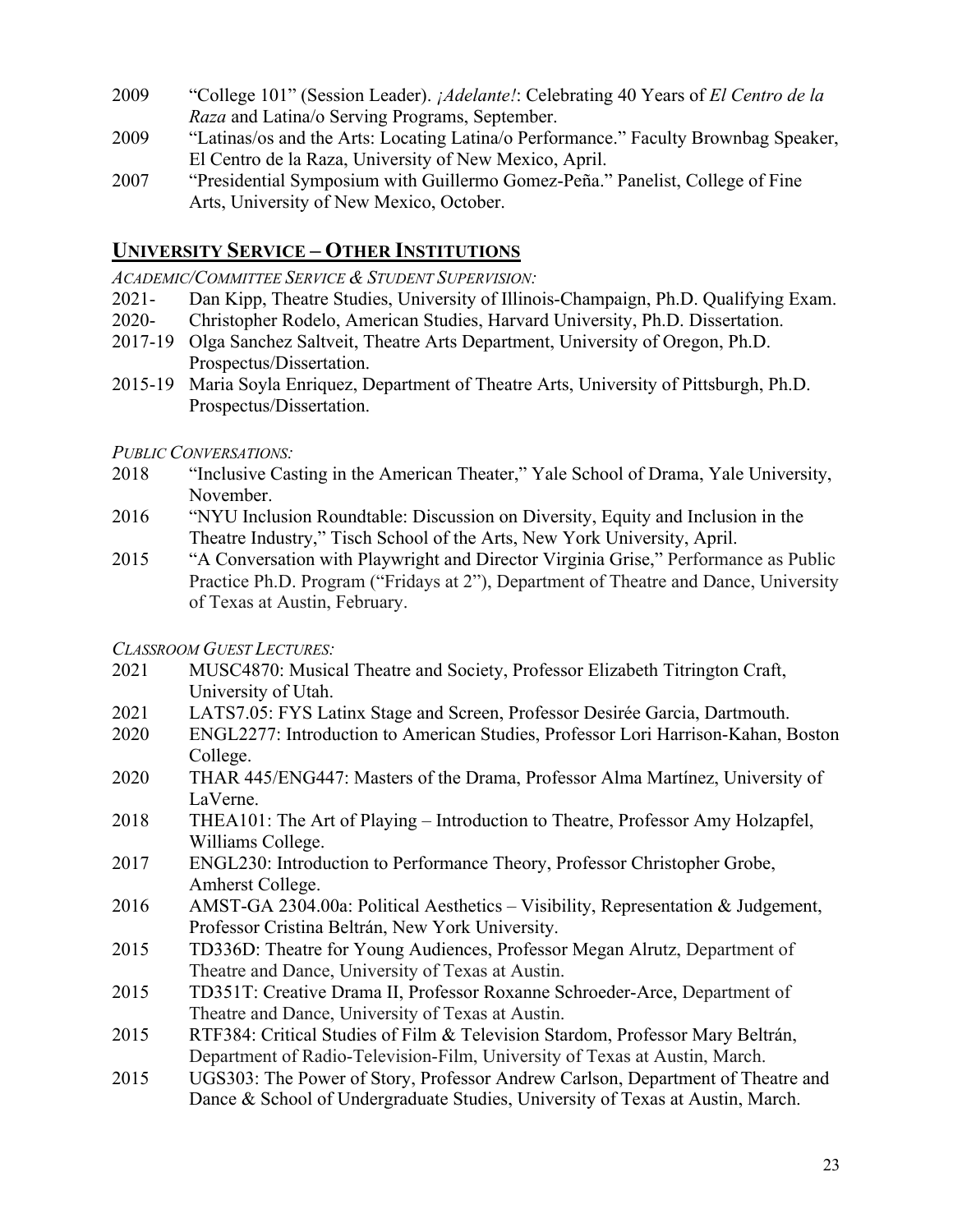- WGS379: Bodies in Motion, Professor Kareem Khubchandani, Center for Women's and Gender Studies, University of Texas at Austin, March.
- TD357T: A History of Broadway On and Off, Professor Charlotte Canning, Department of Theatre and Dance, University of Texas at Austin, February.
- COR110: The Global Experience, Professor Susanne Shawyer, Department of Performing Arts, Elon University, February.
- 2011 ARLT100g: The Cultural Politics of Broadway, Professor David Román, Arts & Letters Program, University of Southern California, February.

# **STUDENT SUPERVISION AT THE UNIVERSITY OF NEW MEXICO**

*MASTER OF FINE ARTS – DISSERTATION & QUALIFYING EXAMINATION COMMITTEE [\*CHAIR]:*

- Stephanie Grilo, Dramatic Writing Exam
- 2013 Kevin R. Elder, Dramatic Writing Exam/Dissertation.
- Lawrence Chavez\*, Dramatic Writing Exam/Dissertation.
- Marisol Encinias, Choreography/Performance Exam/Dissertation.
- Zee Eskeets, Dramatic Writing Exam.
- Jeanne d'Arc Casas, Choreography/Performance Exam/Dissertation.
- Georgina H. Escobar\*, Dramatic Writing Exam/Dissertation.
- Riti Sachdeva\*, Dramatic Writing Exam/Dissertation.
- Nicholas Wehrwein\*, Dramatic Writing Exam/Dissertation.
- Aaron Frale\*, Dramatic Writing Exam/Dissertation.
- 2010 Illeana Gomez, Choreography/Performance Exam/Dissertation.
- Margaret E. Iha\*, Dramatic Writing Exam/Dissertation.
- Erin Phillips\*, Dramatic Writing Exam/Dissertation.
- Kamarie Chapman\*, Dramatic Writing Exam/Dissertation.
- Patricia Crespin\*, Dramatic Writing Exam/Dissertation.
- Terry Davis, Dramatic Writing Exam/Dissertation.
- Ashley Miller, Choreography/Performance Exam.
- Casey Mraz\*, Dramatic Writing Exam/Dissertation.
- Matthew Diel, Dramatic Writing Exam/Dissertation.
- Don Garcia, Dramatic Writing Exam/Dissertation.
- Terry Gomez, Dramatic Writing Exam/Dissertation.
- Leonard Madrid, Dramatic Writing Exam/Dissertation.
- Kristen D. Simpson, Dramatic Writing Exam/Dissertation.

*MASTER OF ARTS – THESIS/ESSAY COMMITTEE [\*CHAIR]:*

- Rachel Packer, Theatre & Dance (Dance History/Criticism) Thesis.
- Trigg Settle, Comparative Literature & Cultural Studies (Classics) Exam/Thesis.
- Lauren Albonico, Theatre & Dance (Theatre Education/Outreach) Essay.
- Katherine Dahl\*, Theatre & Dance (Theatre Education/Outreach) Essay.
- 2011 Margaret Govoni<sup>\*</sup>, Theatre & Dance (Theatre Education/Outreach) Essay.
- 2011 Michelle Hill\*, Theatre & Dance (Theatre Education/Outreach) Essay.
- Andrea Serda, Theatre & Dance (Theatre Education/Outreach) Essay.
- Heather Yeo\*, Theatre & Dance (Theatre Education/Outreach) Essay.
- Laurel Butler, Theatre & Dance (Theatre Education/Outreach) Essay.
- Abigail Cole, Theatre & Dance (Theatre Education/Outreach) Essay.
- Gwendolyn Jensen, Theatre & Dance (Dance History/Criticism) Thesis.
- Carol Bender\*, Theatre & Dance (Dance History/Criticism) Thesis.
- 2010 Mary Cianflone, Theatre & Dance (Dance History/Criticism) Thesis.